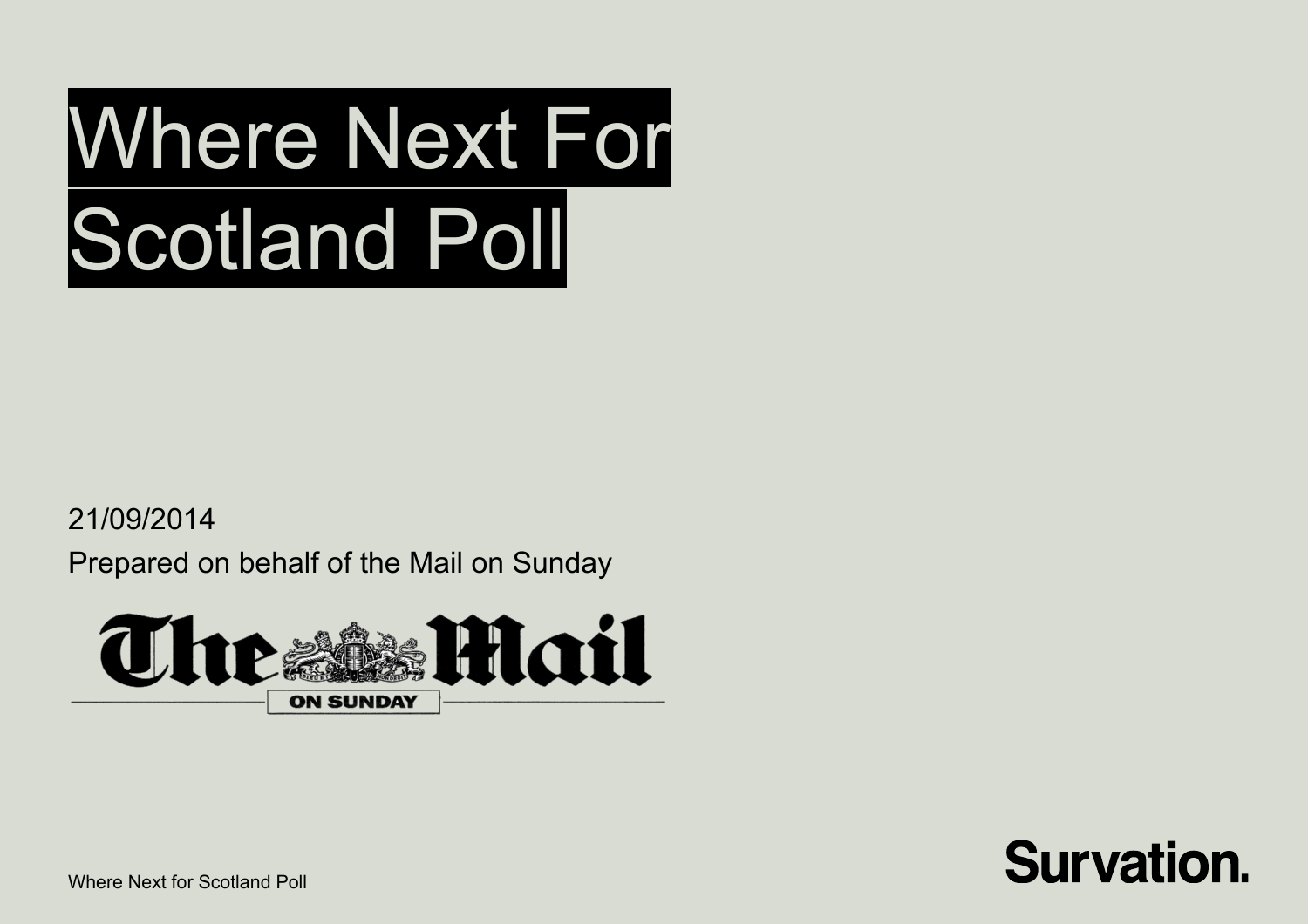# Methodology

#### **Fieldwork Dates**

#### **Data Weighting**

19th September 2014

#### **Data Collection Method**

The survey was conducted via telephone. The telephone poll was a random sample of mobiles and landlines, ordered by key strata to reflect the eligible Scottish population. These strata were, age, sex, local authority, income and employment status.

#### **Population Sampled**

All residents aged 16+ in Scotland

**Sample Size**

871

Data were weighted to the profile of all adults aged 16+. Data were weighted by age, sex and region. Targets for the weighted data were derived from Office of National Statistics 2011 Census data.

#### **Margin of Error**

Because only a sample of the full population was interviewed, all results are subject to margin of error, meaning that not all differences are statistically significant. For example, in a question where 50% (the worst case scenario as far as margin of error is concerned) gave a particular answer, with a sample of 871 it is 95% certain that the 'true' value will fall within the range of 3.3% from the sample result. Subsamples from the cross-breaks will be subject to higher margin of error, conclusions drawn from crossbreaks with very small sub-samples should be treated with caution.

#### **Voting Intention**

In order to assess voting intention, we first asked respondents how likely they would be to vote in the next election on a scale of 0-10. This likelihood to vote for was then used to weight voters' responses, such that respondents replying "10" were weighted by a factor of 1.0, whilst those responding "9" were weighted by a factor of 0.9, and so on down to responses of "0" being excluded altogether.

Respondents were then asked who they would be most likely to vote for if that election were tomorrow, with the responses "Labour", "Conservative", "Liberal Democrat" and "SNP" prompted in a randomising order. As an additional weighting step, respondents who replied "undecided" and "refused" were then removed from the sample.

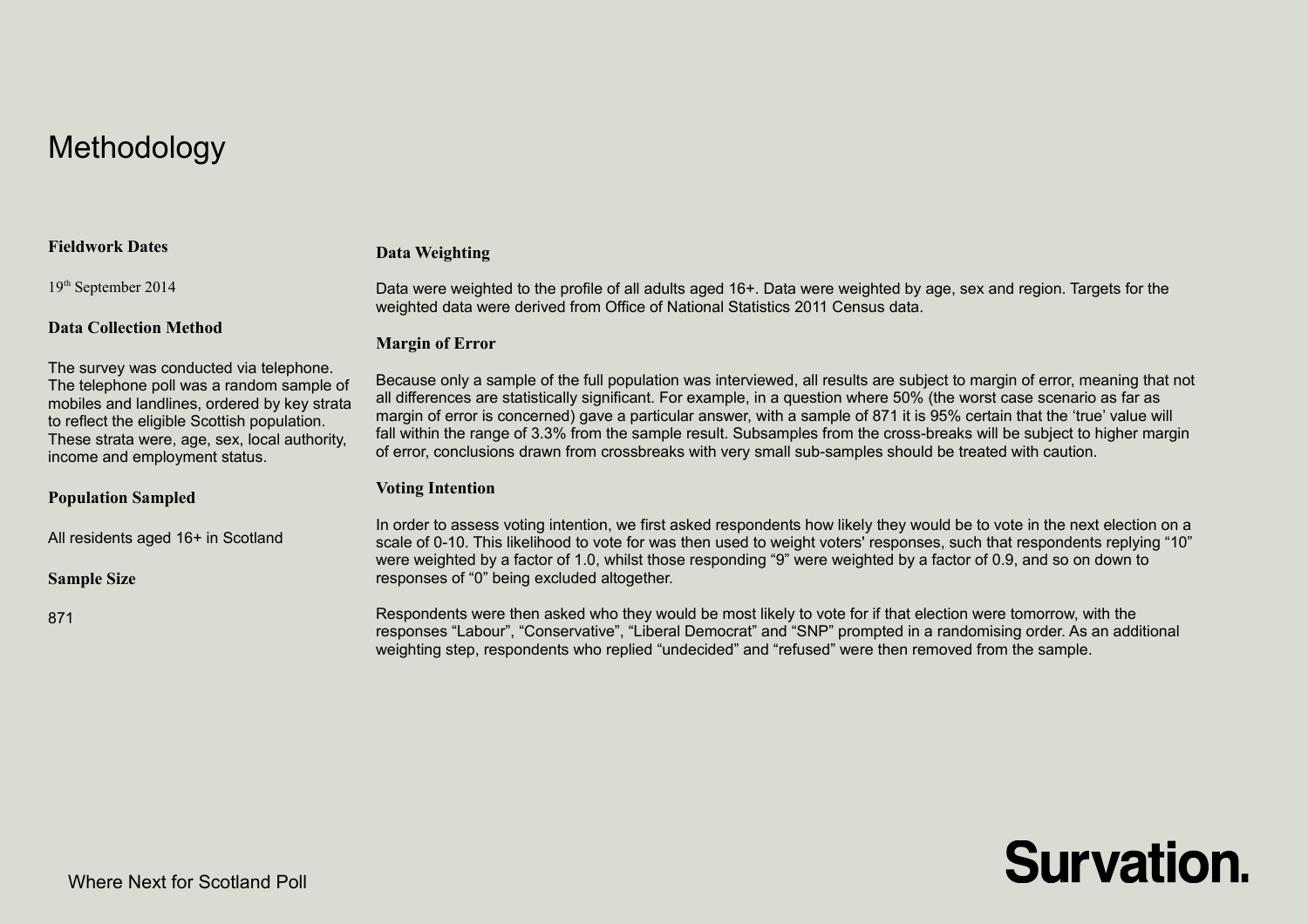#### **Question presentation**

All data tables shown in full below, in order and wording put to respondents, including but not limited to all tables relating to published data and all relevant tables preceding them. Tables for demographic questions might not be included but these should be clear from the cross-breaks on published tables. In all questions where the responses are a list of parties, names or statements, these will typically have been put to respondents in a randomising order. The only questions which would not have had randomising responses would be those in which there was a natural order to maintain – e.g. a scale from "strongly agree" to "strongly disagree", a list of numbers from 0 to 10 or questions which had factual rather than opinion-related answers such as demographic information. "Other", "Don't know" and "Refused" responses are not randomised.

Not all questions will have necessarily been asked to all respondents – this is because they may be follow-on questions from previous questions or only appropriate to certain demographic groups. Lower response counts should make clear where this has occurred.

Data were analysed and weighted by Survation and presented by Patrick Briône and Damian Lyons Lowe.

For further information please contact; Damian Lyons Lowe Chief Executive Survation Ltd

0203 142 7644 [damian.lyonslowe@survation.com](mailto:damian.lyonslowe@survation.com)

If you are interested in commissioning a poll from us, please contact researchteam@survation.com for a prompt response to your enquiry and we'll call you right back with the appropriate person.

Sign up for our press releases at http://eepurl.com/mOK8T

Follow us on twitter:

www.twitter.com/survation for our regular survey work and political polling www.twitter.com/damiansurvation for Damian Lyons Lowe's twitter feed Survation are a member of The British Polling Council and abide by its rules: [http://www.britishpollingcouncil.org](http://www.britishpollingcouncil.org/) Survation Ltd Registered in England & Wales Number 07143509

# **Survation.**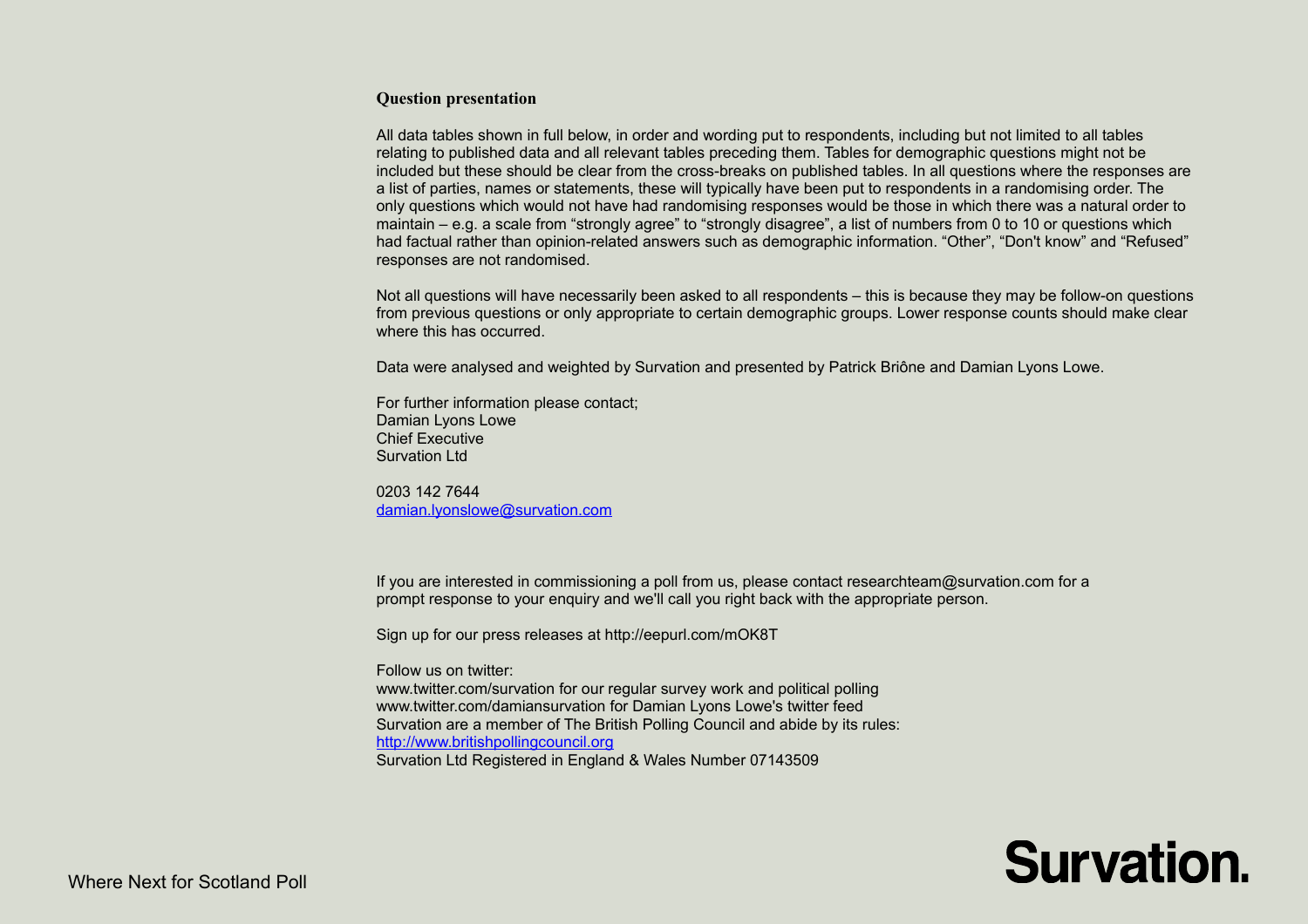20 Sep 2014

**Page 6**

**Table 2**

**Westminster Parliament voting table - Normal Weighted Table**

 **Q2. The next General Election for Westminster will be held next May. Who do you think you are most likely to vote for in that election, or will you not vote?Base : Total Answering**

|                            | <b>Total</b>  | Gender        |                                 |                        |               |                        | Age           |                        |                        |                          |                        | <b>Holyrood Voting Intention</b> |                         |               |                        |                        |                        |                                | <b>Ward Group</b>      |                         |                                    |                          |
|----------------------------|---------------|---------------|---------------------------------|------------------------|---------------|------------------------|---------------|------------------------|------------------------|--------------------------|------------------------|----------------------------------|-------------------------|---------------|------------------------|------------------------|------------------------|--------------------------------|------------------------|-------------------------|------------------------------------|--------------------------|
|                            |               | Male          | Female                          | 16-24                  | 25-34         | 35-44                  | 45-54         | 55-64                  | 65-74                  | $75+$                    | CON                    | <b>LAB</b>                       | LD                      | <b>SNP</b>    | West of<br>Scotland    | Central                |                        | Scotland   Glasgow   Highlands | Lothian                | Mid Scotland North East |                                    | <b>South</b><br>Scotland |
| Unweighted Total           | 866           | 375           | 488                             | 65                     | 48            | 80                     | 272           | 210                    | 136                    | 55                       | 60                     | 135                              | 19                      | 204           | 116                    | 119                    | 95                     | 90                             | 131                    | 117                     | 115                                | 83                       |
| <b>Weighted Total</b>      | 863           | 413           | 447                             | 125                    | 128           | 145                    | 157           | 132                    | 125                    | 50                       | 51                     | 129                              | 14                      | 196           | 106                    | 131                    | 98                     | 80                             | 136                    | 107                     | 123                                | 82                       |
| Labour                     | 145<br>16.8%  | 74<br>17.8%   | 70<br>15.7%                     | 19<br>15.5%            | 16<br>12.4%   | 26<br>18.1%            | 29<br>18.3%   | 24<br>18.2%            | 20<br>16.0%            | 10<br>20.2%              | 2.9%                   | 103<br>80.2%                     | - 1<br>8.5%             | 9<br>4.8%     | 14<br>12.9%            | 33<br>24.9%            | 24<br>24.4%            | $\overline{4}$<br>5.3%         | 23<br>16.8%            | 21<br>19.7%             | 13<br>10.5%                        | 13<br>16.1%              |
| Conservative               | 69<br>8.0%    | 31<br>7.6%    | 36<br>8.1%                      | 3.0%                   | 5.8%          | $\overline{c}$<br>1.2% | 11<br>7.0%    | 12<br>9.5%             | 22<br>17.2%            | 11<br>21.2%              | 44<br>86.6%            | 0.7%                             | 5.9%                    | 6<br>2.9%     | 9<br>8.8%              | 4<br>3.2%              | 1.2%                   | 8.6%                           | 20<br>14.9%            | 10<br>9.0%              | 12<br>9.8%                         | 5<br>6.3%                |
| SNP                        | 130<br>15.1%  | 70<br>17.0%   | 60<br>13.4%                     | 10<br>7.6%             | 8<br>6.3%     | 21<br>14.2%            | 33<br>20.9%   | 25<br>19.3%            | 25<br>20.3%            | 8<br>16.0%               |                        |                                  |                         | 117<br>59.6%  | 16<br>15.0%            | 32<br>24.3%            | 17<br>17.1%            | 8<br>10.3%                     | 21<br>15.8%            | 16<br>15.0%             | 8<br>6.8%                          | 11<br>14.0%              |
| <b>Liberal Democrat</b>    | 13<br>1.5%    | 9<br>2.2%     | $\overline{\mathbf{4}}$<br>0.8% |                        |               |                        | 2.4%          | $\overline{2}$<br>1.9% | 6<br>4.5%              | 1.8%                     |                        |                                  | 9<br>65.7%              | 0.6%          | 0.5%                   | 0.5%                   |                        | 4<br>4.4%                      | 1.0%                   | $\overline{1}$<br>0.8%  | 3<br>2.2%                          | 3<br>3.7%                |
| <b>Another Party (Net)</b> | 18<br>2.1%    | 14<br>3.3%    | 5<br>1.0%                       | 3.2%                   | 3<br>2.0%     | 2<br>1.3%              | 2.6%          | 3<br>2.3%              | $\overline{2}$<br>1.5% | 1.6%                     | $\overline{2}$<br>3.9% | $\overline{2}$<br>1.4%           |                         | 5<br>2.7%     | $\overline{2}$<br>2.3% | $\overline{c}$<br>1.3% | $\overline{2}$<br>1.6% | $\overline{c}$<br>2.3%         |                        | 6<br>5.7%               | 3<br>2.3%                          | $\overline{c}$<br>2.2%   |
| Green                      | 8<br>0.9%     | 6<br>1.4%     | $\overline{c}$<br>0.4%          | $\overline{2}$<br>1.8% |               | $\overline{2}$<br>1.3% | 3<br>1.9%     | 0.4%                   |                        | $\overline{\phantom{a}}$ |                        |                                  |                         | 5<br>2.4%     | $\overline{c}$<br>1.7% | 0.5%                   |                        | 1.3%                           |                        | 0.5%                    | 3<br>2.3%                          | 0.7%                     |
| <b>UKIP</b>                | 9<br>1.0%     | 1.7%          | 2<br>0.5%                       | $\overline{2}$<br>1.5% | 3<br>2.0%     |                        | 0.7%          | 3<br>1.9%              | 0.7%                   | $\sim$<br>$\sim$         | 2.4%                   | $\overline{c}$<br>1.4%           |                         | 0.3%          | 0.6%                   |                        | $\overline{c}$<br>1.6% |                                |                        | 6<br>5.2%               | $\overline{\phantom{a}}$<br>$\sim$ | 1.5%                     |
| Christian                  | 0.1%          |               | 0.2%                            |                        |               |                        |               |                        |                        | 1.6%                     | 1.6%                   |                                  |                         |               |                        |                        |                        | 1.0%                           |                        |                         |                                    |                          |
| Other                      | 0.1%          | 0.3%          | $\overline{\phantom{a}}$        |                        |               |                        |               |                        | 0.8%                   | $\overline{\phantom{a}}$ |                        |                                  |                         |               |                        | 0.8%                   |                        |                                |                        |                         |                                    |                          |
| Undecided                  | 396<br>45.9%  | 169<br>41.0%  | 226<br>50.6%                    | 71<br>56.5%            | 78<br>61.0%   | 73<br>50.3%            | 63<br>40.2%   | 54<br>41.2%            | 42<br>33.8%            | 15<br>28.8%              | 3<br>5.4%              | 20<br>15.4%                      | $\overline{2}$<br>15.8% | 39<br>19.8%   | 49<br>46.5%            | 50<br>38.1%            | 41<br>41.7%            | 43<br>53.6%                    | 60<br>43.9%            | 44<br>40.7%             | 67<br>54.4%                        | 43<br>52.4%              |
| Would not vote             | 69<br>7.9%    | 30<br>7.4%    | 38<br>8.5%                      | 16<br>12.4%            | 16<br>12.4%   | 18<br>12.4%            | 10<br>6.7%    | 4<br>3.2%              | $\overline{2}$<br>1.5% | 3<br>5.0%                | 1.2%                   | $\overline{2}$<br>1.7%           |                         | 19<br>9.6%    | 12<br>11.1%            | 8<br>5.9%              | 10<br>9.8%             | 9<br>10.9%                     | $\overline{4}$<br>2.8% | 10<br>9.0%              | 14<br>11.0%                        | $\overline{4}$<br>4.5%   |
| Refused                    | 24<br>2.8%    | 15<br>3.7%    | 9<br>1.9%                       | $\overline{c}$<br>1.6% |               | 4<br>2.6%              | 3<br>1.9%     | 6<br>4.4%              | 7<br>5.3%              | 3<br>5.4%                |                        | 0.5%                             | 4.1%                    |               | 3<br>2.8%              | $\overline{c}$<br>1.8% | $\overline{4}$<br>4.2% | 4<br>4.5%                      | 4.8%                   |                         | $\overline{4}$<br>3.0%             | 0.8%                     |
| <b>SIGMA</b>               | 863<br>100.0% | 413<br>100.0% | 447<br>100.0%                   | 125<br>100.0%          | 128<br>100.0% | 145<br>100.0%          | 157<br>100.0% | 132<br>100.0%          | 125<br>100.0%          | 50<br>100.0%             | 51<br>100.0%           | 129<br>100.0%                    | 14<br>100.0%            | 196<br>100.0% | 106<br>100.0%          | 131<br>100.0%          | 98<br>100.0%           | 80<br>100.0%                   | 136<br>100.0%          | 107<br>100.0%           | 123<br>100.0%                      | 82<br>100.0%             |

**Survation.**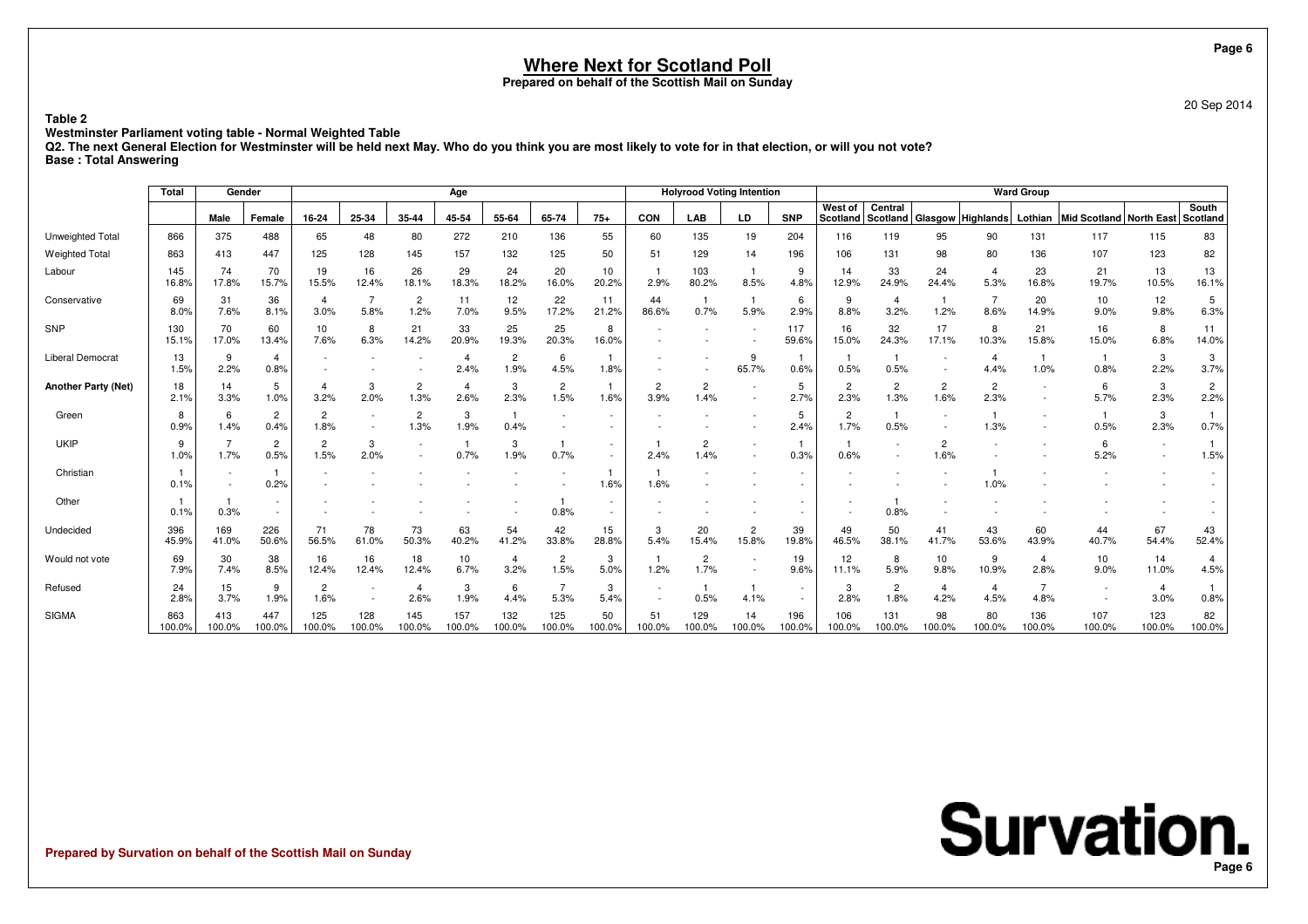20 Sep 2014

**Table 3Westminster Parliament voting table - Normal Weighted Table with Undecided / Refused Removed**

 **Q2. The next General Election for Westminster will be held next May. Who do you think you are most likely to vote for in that election, or will you not vote?Base : Total Answering**

|                            | Total         | Gender        |                        |                        |                          |                        | Age          |              |                        |                          |              | <b>Holyrood Voting Intention</b> |              |               |                        |                     |              |                        | <b>Ward Group</b> |                                  |              |                        |
|----------------------------|---------------|---------------|------------------------|------------------------|--------------------------|------------------------|--------------|--------------|------------------------|--------------------------|--------------|----------------------------------|--------------|---------------|------------------------|---------------------|--------------|------------------------|-------------------|----------------------------------|--------------|------------------------|
|                            |               | Male          | Female                 | 16-24                  | 25-34                    | 35-44                  | 45-54        | 55-64        | 65-74                  | $75+$                    | <b>CON</b>   | LAB                              | LD           | <b>SNP</b>    | West of<br>Scotland    | Central<br>Scotland |              | Glasgow Highlands      | Lothian           | Mid Scotland North East Scotland |              | South                  |
| Unweighted Total           | 417           | 205           | 210                    | 19                     | 13                       | 27                     | 138          | 106          | 81                     | 33                       | 56           | 112                              | 15           | 157           | 48                     | 68                  | 48           | 37                     | 70                | 60                               | 44           | 42                     |
| <b>Weighted Total</b>      | 375           | 198           | 174                    | 37                     | 34                       | 51                     | 80           | 68           | 75                     | 31                       | 47           | 106                              | 11           | 138           | 42                     | 71                  | 44           | 25                     | 66                | 54                               | 39           | 35                     |
| Labour                     | 145<br>38.6%  | 74<br>37.2%   | 70<br>40.3%            | 19<br>52.7%            | 16<br>46.7%              | 26<br>52.1%            | 29<br>35.7%  | 24<br>35.6%  | 20<br>26.9%            | 10<br>33.2%              | 3.1%         | 103<br>97.4%                     | 10.6%        | 9<br>6.8%     | 14<br>32.7%            | 33<br>46.0%         | 24<br>55.0%  | 4<br>17.2%             | 23<br>34.6%       | 21<br>39.2%                      | 13<br>33.3%  | 13<br>38.2%            |
| Conservative               | 69<br>18.4%   | 31<br>15.9%   | 36<br>20.7%            | 10.3%                  | 22.0%                    | $\overline{2}$<br>3.5% | 11<br>13.8%  | 12<br>18.5%  | 22<br>28.9%            | 11<br>34.8%              | 44<br>92.7%  | 0.8%                             | 7.4%         | 6             | 22.2%                  | 5.9%                | 2.8%         | 27.8%                  | 20<br>30.8%       | 10<br>17.9%                      | 12<br>31.1%  | 5<br>14.9%             |
| SNP                        | 130<br>34.7%  | 70<br>35.4%   | 60<br>34.4%            | 10<br>26.0%            | 8<br>23.6%               | 21<br>40.8%            | 33<br>40.8%  | 25<br>37.7%  | 25<br>34.1%            | 8<br>26.4%               |              |                                  |              | 117<br>84.4%  | 16<br>37.9%            | 32<br>44.8%         | 17<br>38.7%  | 8<br>33.3%             | 21<br>32.5%       | 16<br>29.9%                      | 8<br>21.5%   | 11<br>33.0%            |
| Liberal Democrat           | 13<br>3.4%    | 9<br>4.6%     | 4<br>2.0%              |                        |                          |                        | 4.6%         | 2<br>3.6%    | 6<br>7.5%              | 2.9%                     |              |                                  | 82.0%        | 0.9%          | 1.4%                   | 0.9%                |              | 4<br>14.2%             | 2.0%              | 1.7%                             | 3<br>6.9%    | 3<br>8.7%              |
| <b>Another Party (Net)</b> | 18<br>4.9%    | 14<br>7.0%    | 5<br>2.6%              | 11.0%                  | 3<br>7.7%                | 2<br>3.6%              | 5.1%         | 3<br>4.5%    | $\overline{2}$<br>2.6% | 2.6%                     | 2<br>4.2%    | $\overline{c}$<br>1.7%           |              | 3.8%          | 5.9%                   | 2.4%                | 3.5%         | $\overline{c}$<br>7.5% |                   | 6<br>11.4%                       | 3<br>7.2%    | $\overline{c}$<br>5.2% |
| Green                      | 8<br>2.0%     | 6<br>3.0%     | $\overline{c}$<br>1.0% | 2<br>6.0%              | $\overline{\phantom{a}}$ | $\overline{c}$<br>3.6% | 3<br>3.7%    | 0.8%         |                        | $\overline{\phantom{a}}$ |              |                                  |              | 5<br>3.3%     | $\overline{c}$<br>4.4% | 0.9%                |              | 4.3%                   |                   | 1.0%                             | 3<br>7.2%    | 1.8%                   |
| <b>UKIP</b>                | 9<br>2.4%     | 3.5%          | $\overline{2}$<br>1.2% | $\overline{2}$<br>5.0% | 3<br>7.7%                |                        | 1.4%         | 3<br>3.7%    | 1.2%                   | $\overline{\phantom{a}}$ | 2.5%         | $\overline{2}$<br>1.7%           |              | 0.5%          | 1.5%                   |                     | 3.5%         |                        |                   | 6<br>10.4%                       |              | 3.5%                   |
| Christian                  | 0.2%          |               | 0.5%                   |                        |                          |                        |              |              |                        | 2.6%                     | 1.7%         |                                  |              | $\sim$        |                        |                     |              | 3.2%                   |                   |                                  |              |                        |
| Other                      | 0.3%          | 0.5%          |                        |                        |                          |                        |              |              | 1.4%                   |                          |              |                                  |              |               |                        | .5%                 |              |                        |                   |                                  |              |                        |
| <b>SIGMA</b>               | 375<br>100.0% | 198<br>100.0% | 174<br>100.0%          | 37<br>100.0%           | 34<br>100.0%             | 51<br>100.0%           | 80<br>100.0% | 68<br>100.0% | 75<br>100.0%           | 31<br>100.0%             | 47<br>100.0% | 106<br>100.0%                    | 11<br>100.0% | 138<br>100.0% | 42<br>100.0%           | 71<br>100.0%        | 44<br>100.0% | 25<br>100.0%           | 66<br>100.0%      | 54<br>100.0%                     | 39<br>100.0% | 35<br>100.0%           |

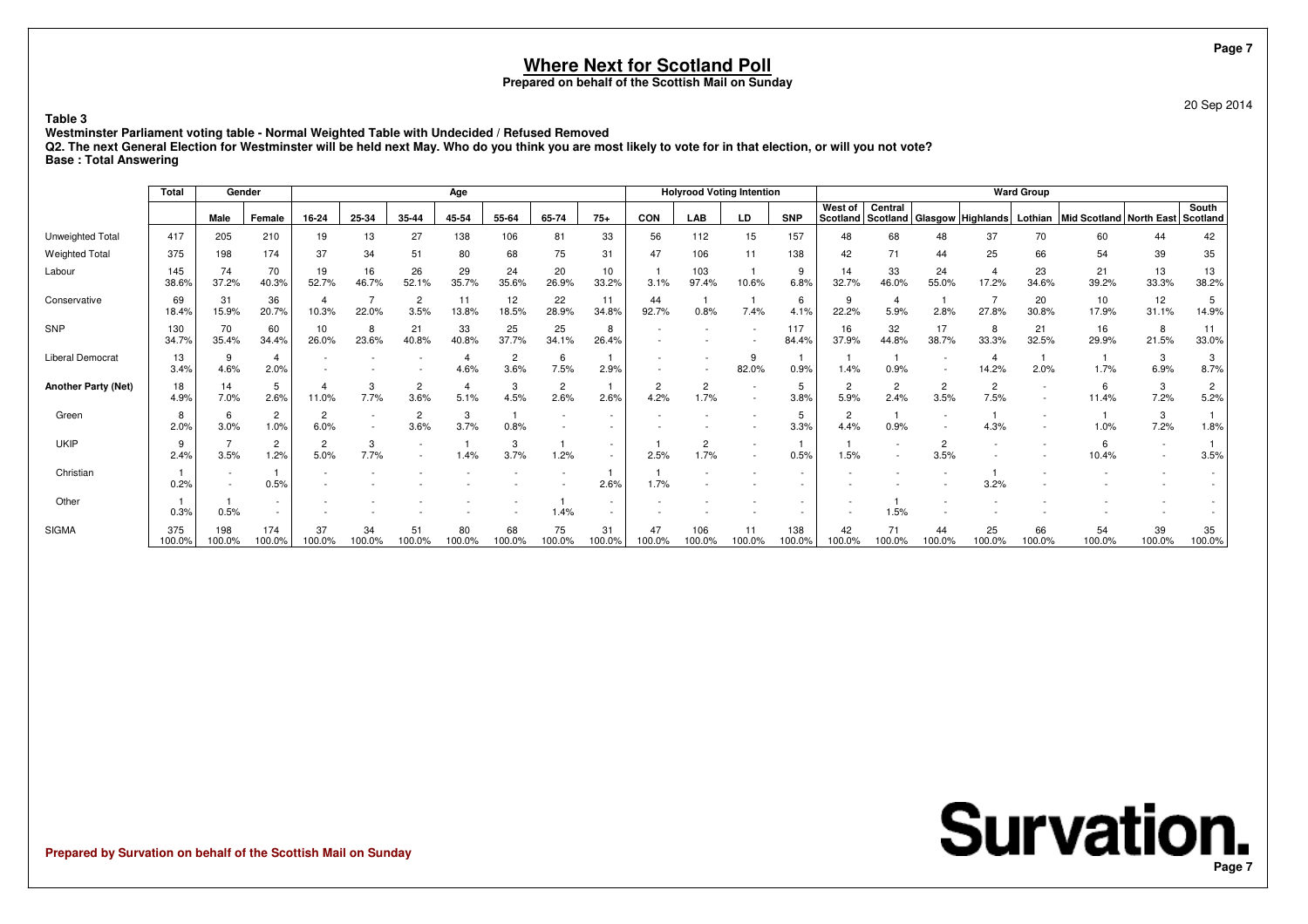#### **Prepared on behalf of the Scottish Mail on Sunday**

20 Sep 2014

#### **Table 4**

**Scottish Parliament voting table - Normal Weighted Table**

 **Q4. The next elections for the Scottish Parliament will be held in 2016. Your first vote in that election will be for a single person to represent your constituency in the Scottish Parliament.Who do you think you are most likely to vote in that election with your first, constituency vote, or will you not vote?Base : Total Answering**

|                            | <b>Total</b>           | Gender        |                        |                        |               |                        | Age                    |                        |                        |                          |              | <b>Holyrood Voting Intention</b> |              |                                                      |                        |                        |              |                                           | <b>Ward Group</b>      |                                  |                        |              |
|----------------------------|------------------------|---------------|------------------------|------------------------|---------------|------------------------|------------------------|------------------------|------------------------|--------------------------|--------------|----------------------------------|--------------|------------------------------------------------------|------------------------|------------------------|--------------|-------------------------------------------|------------------------|----------------------------------|------------------------|--------------|
|                            |                        | Male          | Female                 | 16-24                  | 25-34         | 35-44                  | 45-54                  | 55-64                  | 65-74                  | $75+$                    | CON          | <b>LAB</b>                       | LD           | <b>SNP</b>                                           | West of                | Central                |              | Scotland   Scotland   Glasgow   Highlands | Lothian                | Mid Scotland North East Scotland |                        | South        |
| Unweighted Total           | 864                    | 377           | 484                    | 65                     | 49            | 78                     | 269                    | 211                    | 137                    | 55                       | 61           | 137                              | 19           | 205                                                  | 119                    | 119                    | 93           | 87                                        | 132                    | 116                              | 115                    | 83           |
| <b>Weighted Total</b>      | 863                    | 416           | 444                    | 125                    | 131           | 142                    | 155                    | 133                    | 126                    | 50                       | 53           | 131                              | 14           | 197                                                  | 111                    | 131                    | 96           | 77                                        | 139                    | 105                              | 123                    | 82           |
| Labour                     | 131<br>15.1%           | 69<br>16.6%   | 62<br>13.9%            | 15<br>12.2%            | 10<br>7.9%    | 26<br>18.5%            | 23<br>14.7%            | 23<br>17.1%            | 25<br>19.7%            | 8<br>16.8%               |              | 131<br>100.0%                    |              |                                                      | 11<br>10.1%            | 28<br>21.1%            | 20<br>21.0%  | 8.5%                                      | 25<br>17.7%            | 20<br>18.7%                      | 9<br>7.3%              | 12<br>14.6%  |
| Conservative               | 53<br>6.2%             | 27<br>6.5%    | 25<br>5.6%             | $\overline{c}$<br>1.5% | 5<br>4.0%     | $\overline{c}$<br>1.2% | 4.7%                   | 10<br>7.9%             | 17<br>13.7%            | 10<br>18.9%              | 53<br>100.0% |                                  |              | $\overline{\phantom{a}}$                             | 4.9%                   | 5<br>4.1%              | 1.3%         | $\overline{4}$<br>4.7%                    | 16<br>11.3%            | 9<br>8.3%                        | 9<br>7.2%              | 5<br>5.6%    |
| SNP                        | 197<br>22.8%           | 111<br>26.8%  | 85<br>19.2%            | 24<br>18.9%            | 26<br>20.1%   | 33<br>23.5%            | 38<br>24.4%            | 35<br>26.1%            | 31<br>24.5%            | 10<br>19.4%              |              |                                  |              | 197<br>100.0%                                        | 26<br>23.2%            | 33<br>25.1%            | 29<br>29.9%  | 15<br>19.2%                               | 31<br>22.1%            | 28<br>26.5%                      | 16<br>12.7%            | 20<br>24.9%  |
| <b>Liberal Democrat</b>    | 14<br>1.6%             | 9<br>2.1%     | 5<br>1.1%              |                        |               |                        | 2.3%                   | 2.8%                   | 5<br>4.3%              | 1.8%                     |              |                                  | 14<br>100.0% | $\overline{\phantom{a}}$<br>$\overline{\phantom{a}}$ | $\overline{c}$<br>1.7% |                        |              | 6<br>7.7%                                 | 1.0%                   | 0.9%                             | 3<br>2.2%              | 1.0%         |
| <b>Another Party (Net)</b> | 5<br>0.6%              | 3<br>0.7%     | $\overline{c}$<br>0.5% |                        |               |                        | $\overline{2}$<br>1.2% | 0.9%                   | $\overline{2}$<br>1.5% | $\overline{\phantom{a}}$ |              |                                  |              | $\overline{\phantom{a}}$<br>٠                        | 0.6%                   | $\overline{2}$<br>1.3% | 0.9%         |                                           | 0.4%                   |                                  | 0.5%                   | 0.7%         |
| <b>UKIP</b>                | 0.2%                   | 0.2%          | 0.2%                   |                        |               |                        |                        | 0.5%                   | 0.7%                   | $\overline{\phantom{a}}$ |              |                                  |              | $\overline{\phantom{a}}$<br>٠                        | 0.6%                   |                        | 0.9%         |                                           |                        |                                  |                        |              |
| Green                      | $\overline{2}$<br>0.3% | 0.3%          | 0.3%                   |                        |               |                        | $\overline{2}$<br>1.2% | 0.5%                   |                        |                          |              |                                  |              | $\overline{\phantom{a}}$                             |                        | 0.5%                   |              |                                           | 0.4%                   |                                  | 0.5%                   | 0.7%         |
| Other                      | 0.1%                   | 0.3%          |                        |                        |               |                        |                        |                        | 0.8%                   | $\overline{\phantom{a}}$ |              |                                  |              |                                                      |                        | 0.8%                   |              |                                           |                        |                                  |                        |              |
| Undecided                  | 405<br>46.9%           | 162<br>39.0%  | 241<br>54.2%           | 73<br>58.3%            | 81<br>61.9%   | 69<br>48.8%            | 74<br>47.6%            | 54<br>40.4%            | 40<br>32.0%            | 14<br>26.8%              |              |                                  |              | $\overline{\phantom{a}}$                             | 54<br>48.7%            | 56<br>43.1%            | 39<br>40.3%  | 38<br>48.8%                               | 60<br>43.3%            | 42<br>40.6%                      | 76<br>61.8%            | 40<br>48.5%  |
| Would not vote             | 42<br>4.8%             | 23<br>5.5%    | 19<br>4.3%             | 11<br>9.1%             | 8<br>6.0%     | 9<br>6.5%              | 5<br>3.2%              | $\overline{2}$<br>1.4% | 0.6%                   | 6<br>11.1%               |              |                                  |              | $\overline{\phantom{a}}$<br>$\overline{\phantom{a}}$ | 9<br>8.1%              | 6<br>4.2%              | 3<br>3.2%    | 6<br>8.2%                                 | $\overline{2}$<br>1.5% | 5<br>5.0%                        | $\overline{7}$<br>5.6% | 4<br>4.6%    |
| Refused                    | 17<br>2.0%             | 11<br>2.7%    | 6<br>1.3%              |                        |               | $\overline{2}$<br>1.5% | 3<br>2.0%              | 5<br>3.4%              | 5<br>3.7%              | 3<br>5.1%                |              |                                  |              | ٠                                                    | 3<br>2.7%              | 1.0%                   | 3<br>3.4%    | $\overline{2}$<br>2.9%                    | 2.8%                   |                                  | 3<br>2.7%              |              |
| <b>SIGMA</b>               | 863<br>100.0%          | 416<br>100.0% | 444<br>100.0%          | 125<br>100.0%          | 131<br>100.0% | 142<br>100.0%          | 155<br>100.0%          | 133<br>100.0%          | 126<br>100.0%          | 50<br>100.0%             | 53<br>100.0% | 131<br>100.0%                    | 14<br>100.0% | 197<br>100.0%                                        | 111<br>100.0%          | 131<br>100.0%          | 96<br>100.0% | 77<br>100.0%                              | 139<br>100.0%          | 105<br>100.0%                    | 123<br>100.0%          | 82<br>100.0% |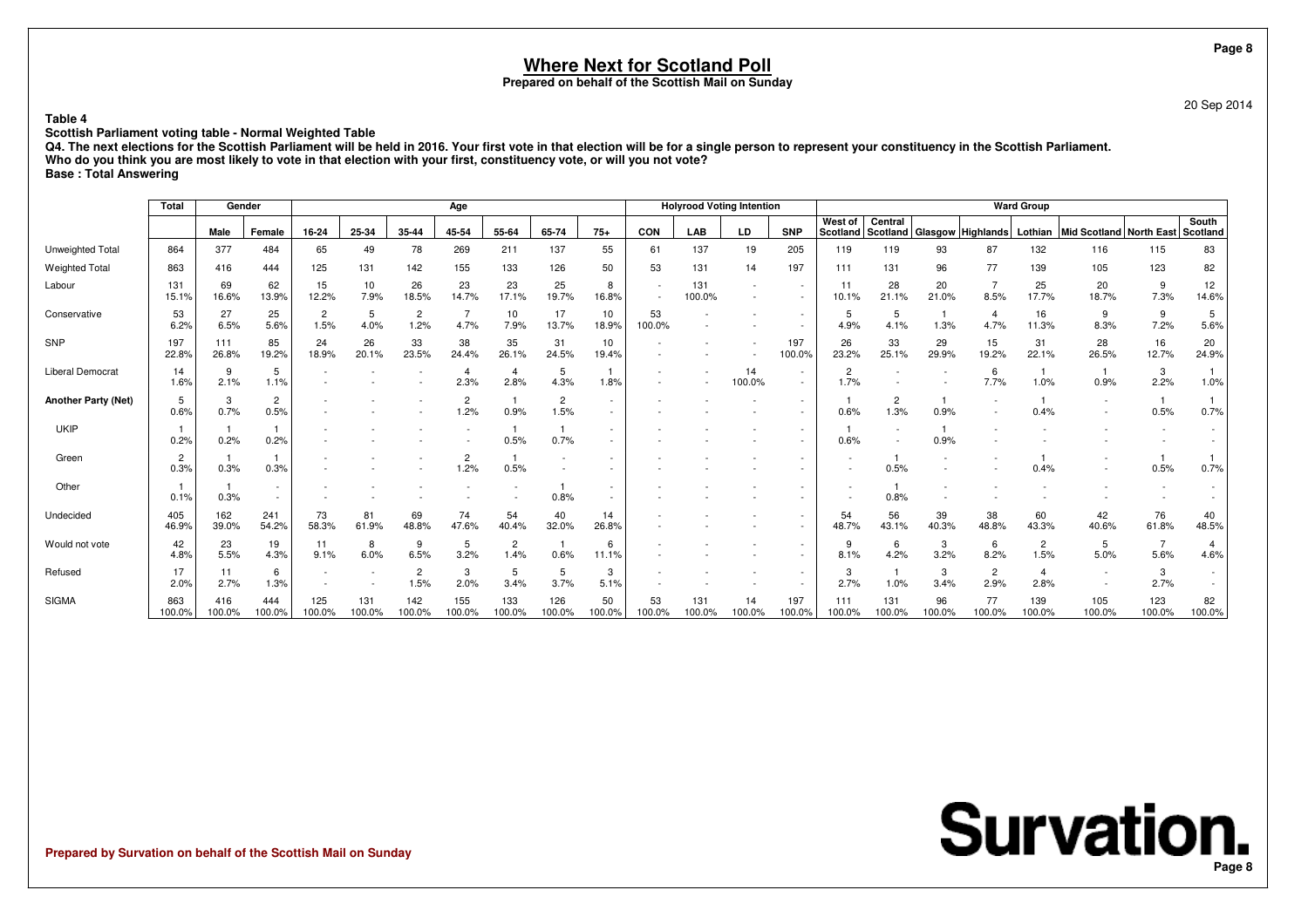#### **Prepared on behalf of the Scottish Mail on Sunday**

20 Sep 2014

**Table 5**

**Scottish Parliament voting table - Normal Weighted Table with Undecided / Refused Removed**

 **Q4. The next elections for the Scottish Parliament will be held in 2016. Your first vote in that election will be for a single person to represent your constituency in the Scottish Parliament.Who do you think you are most likely to vote in that election with your first, constituency vote, or will you not vote?Base : Total Answering**

|                            | <b>Total</b>  | Gender        |                        |                        |              |                        | Age          |              |                        |                                                      |              | <b>Holyrood Voting Intention</b> |              |                                    |                        |              |                                          |              | <b>Ward Group</b> |                                  |              |              |
|----------------------------|---------------|---------------|------------------------|------------------------|--------------|------------------------|--------------|--------------|------------------------|------------------------------------------------------|--------------|----------------------------------|--------------|------------------------------------|------------------------|--------------|------------------------------------------|--------------|-------------------|----------------------------------|--------------|--------------|
|                            |               | Male          | Female                 | 16-24                  | 25-34        | 35-44                  | 45-54        | 55-64        | 65-74                  | $75+$                                                | CON          | LAB                              | LD           | <b>SNP</b>                         | West of<br>Scotland    | Central      | Scotland   Glasgow   Highlands   Lothian |              |                   | Mid Scotland North East Scotland |              | South        |
| Unweighted Total           | 429           | 214           | 214                    | 21                     | 16           | 33                     | 126          | 115          | 87                     | 31                                                   | 61           | 137                              | 19           | 205                                | 52                     | 65           | 53                                       | 37           | 77                | 61                               | 40           | 44           |
| <b>Weighted Total</b>      | 399           | 219           | 179                    | 41                     | 42           | 61                     | 73           | 73           | 80                     | 29                                                   | 53           | 131                              | 14           | 197                                | 45                     | 67           | 51                                       | 31           | 73                | 57                               | 37           | 38           |
| Labour                     | 131<br>32.7%  | 69<br>31.4%   | 62<br>34.6%            | 15<br>37.3%            | 10<br>24.7%  | 26<br>42.8%            | 23<br>31.0%  | 23<br>31.2%  | 25<br>30.9%            | 8<br>29.5%                                           |              | 131<br>100.0%                    |              |                                    | 11<br>25.0%            | 28<br>40.9%  | 20<br>39.6%                              | 21.3%        | 25<br>33.7%       | 20<br>34.4%                      | 9<br>24.5%   | 12<br>31.1%  |
| Conservative               | 53<br>13.4%   | 27<br>12.4%   | 25<br>14.0%            | $\overline{2}$<br>4.7% | 12.5%        | $\overline{2}$<br>2.9% | 9.9%         | 10<br>14.4%  | 17<br>21.5%            | 10<br>33.2%                                          | 53<br>100.0% |                                  |              |                                    | 12.0%                  | 8.0%         | 2.4%                                     | 11.8%        | 16<br>21.5%       | 9<br>15.3%                       | 9<br>24.1%   | 5<br>11.9%   |
| SNP                        | 197<br>49.2%  | 111<br>50.8%  | 85<br>47.6%            | 24<br>58.0%            | 26<br>62.8%  | 33<br>54.3%            | 38<br>51.7%  | 35<br>47.6%  | 31<br>38.5%            | 10<br>34.1%                                          |              |                                  |              | 197<br>100.0%                      | 26<br>57.4%            | 33<br>48.6%  | 29<br>56.3%                              | 15<br>47.8%  | 31<br>42.2%       | 28<br>48.8%                      | 16<br>42.5%  | 20<br>53.2%  |
| Liberal Democrat           | 14<br>3.4%    | 9<br>4.0%     | 2.7%                   |                        |              |                        | 4.8%         | 5.0%         | 6.8%                   | 3.1%                                                 |              |                                  | 14<br>100.0% | $\overline{\phantom{a}}$<br>$\sim$ | $\overline{c}$<br>4.2% |              |                                          | 6<br>19.2%   | 1.8%              | 1.6%                             | 3<br>7.3%    | 2.2%         |
| <b>Another Party (Net)</b> | 5<br>1.3%     | 3<br>1.4%     | $\overline{2}$<br>1.2% |                        |              |                        | 2.6%         | 1.7%         | $\overline{2}$<br>2.4% | $\overline{\phantom{a}}$<br>$\overline{\phantom{a}}$ |              |                                  |              | $\sim$                             | 1.4%                   | 2<br>2.5%    | 1.7%                                     |              | 0.8%              |                                  | 1.6%         | 1.6%         |
| <b>UKIP</b>                | 0.4%          | 0.3%          | 0.5%                   |                        |              |                        |              | 0.9%         | 1.1%                   | $\overline{\phantom{a}}$                             |              |                                  |              |                                    | 1.4%                   |              | 1.7%                                     |              |                   |                                  |              |              |
| Green                      | 0.6%          | 0.6%          | 0.7%                   |                        |              |                        | 2.6%         | 0.8%         |                        |                                                      |              |                                  |              |                                    |                        | 1.0%         |                                          |              | 0.8%              |                                  | 1.6%         | 1.6%         |
| Other                      | 0.3%          | 0.5%          |                        |                        |              |                        |              |              | 1.3%                   |                                                      |              |                                  |              |                                    |                        | 1.6%         |                                          |              |                   |                                  |              |              |
| <b>SIGMA</b>               | 399<br>100.0% | 219<br>100.0% | 179<br>100.0%          | 41<br>100.0%           | 42<br>100.0% | 61<br>100.0%           | 73<br>100.0% | 73<br>100.0% | 80<br>100.0%           | 29<br>100.0%                                         | 53<br>100.0% | 131<br>100.0%                    | 14<br>100.0% | 197<br>100.0%                      | 45<br>100.0%           | 67<br>100.0% | 51<br>100.0%                             | 31<br>100.0% | 73<br>100.0%      | 57<br>100.0%                     | 37<br>100.0% | 38<br>100.0% |

**Prepared by Survation on behalf of the Scottish Mail on Sunday**

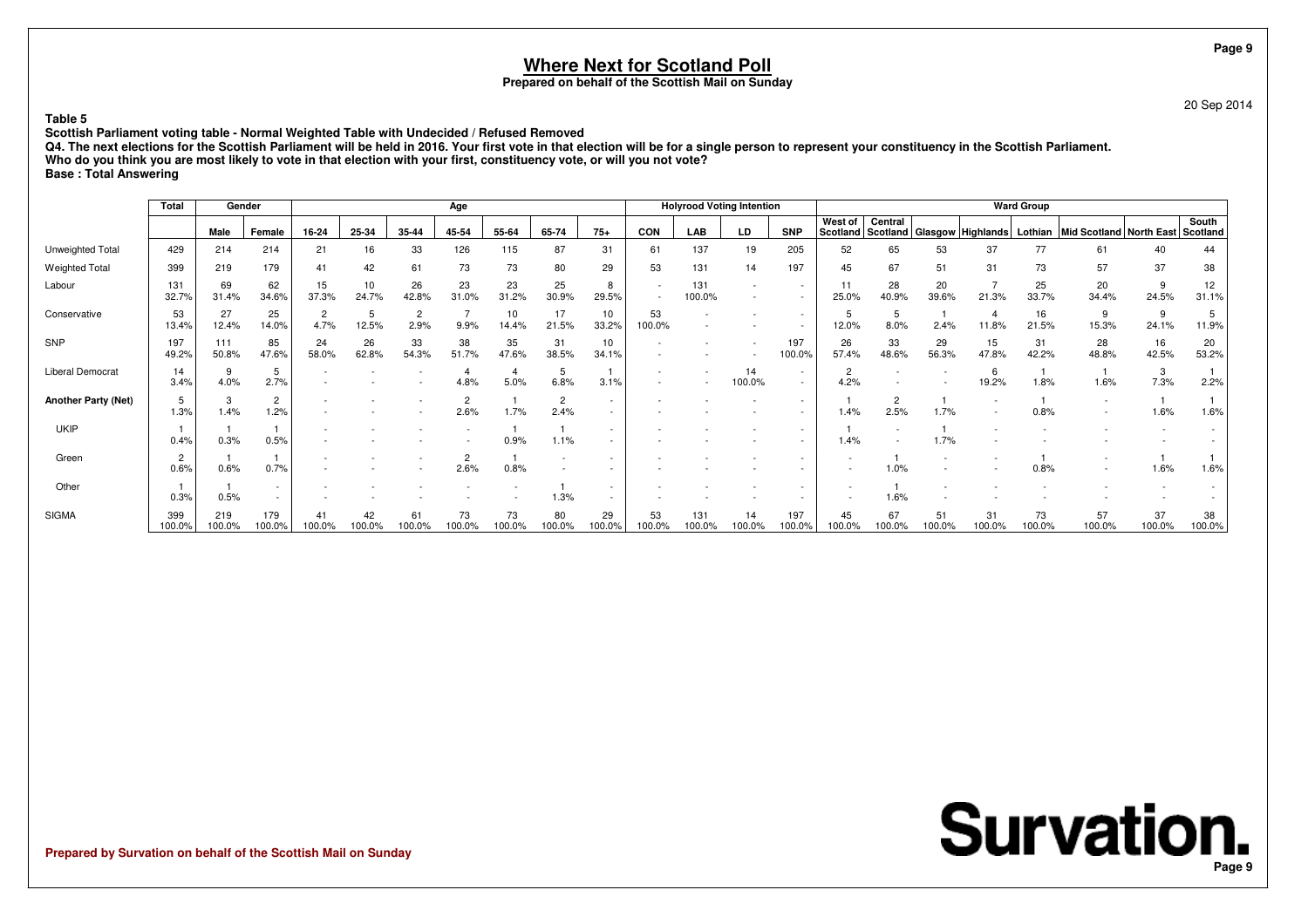20 Sep 2014

**Table 6 Q6. Could you please tell me which party you voted for in the 2010 Westminster election, or did you not vote in that election?Base : Total Answering**

|                            | Total         | Gender                 |                                    |                        |               |                        | Age                    |                        |                        |                                                      |              | <b>Holyrood Voting Intention</b> |                         |                               |                     |                        |                        |                        | <b>Ward Group</b>      |                                  |                        |                        |
|----------------------------|---------------|------------------------|------------------------------------|------------------------|---------------|------------------------|------------------------|------------------------|------------------------|------------------------------------------------------|--------------|----------------------------------|-------------------------|-------------------------------|---------------------|------------------------|------------------------|------------------------|------------------------|----------------------------------|------------------------|------------------------|
|                            |               | Male                   | Female                             | 16-24                  | 25-34         | 35-44                  | 45-54                  | 55-64                  | 65-74                  | $75+$                                                | <b>CON</b>   | LAB                              | LD                      | <b>SNP</b>                    | West of<br>Scotland | Central<br>Scotland    |                        | Glasgow Highlands      | Lothian                | Mid Scotland North East Scotland |                        | South                  |
| Unweighted Total           | 866           | 377                    | 486                                | 63                     | 50            | 80                     | 269                    | 212                    | 137                    | 55                                                   | 61           | 137                              | 19                      | 203                           | 119                 | 118                    | 94                     | 89                     | 131                    | 117                              | 115                    | 83                     |
| <b>Weighted Total</b>      | 865           | 418                    | 445                                | 121                    | 133           | 145                    | 155                    | 133                    | 126                    | 50                                                   | 53           | 131                              | 14                      | 194                           | 111                 | 129                    | 98                     | 80                     | 137                    | 107                              | 123                    | 82                     |
| Labour                     | 231<br>26.7%  | 111<br>26.5%           | 120<br>27.0%                       | 30<br>24.9%            | 36<br>27.1%   | 44<br>30.3%            | 46<br>29.6%            | 36<br>26.9%            | 28<br>22.4%            | 11<br>21.7%                                          |              | 96<br>73.3%                      | 3.8%                    | 36<br>18.3%                   | 33<br>30.0%         | 43<br>33.3%            | 34<br>34.8%            | 6<br>8.0%              | 36<br>26.3%            | 32<br>29.7%                      | 25<br>20.2%            | 22<br>27.1%            |
| Conservative               | 106<br>12.2%  | 52<br>12.4%            | 53<br>11.8%                        | $\overline{2}$<br>1.7% | 8<br>5.9%     | 9<br>6.4%              | 20<br>12.6%            | 23<br>17.4%            | 31<br>24.7%            | 13<br>25.1%                                          | 45<br>83.3%  | 6<br>4.4%                        | $\overline{2}$<br>16.3% | 8<br>4.2%                     | 10<br>9.4%          | 9<br>6.7%              | $\overline{2}$<br>2.1% | 6<br>7.7%              | 29<br>20.9%            | 12<br>11.3%                      | 25<br>20.5%            | 12<br>15.2%            |
| <b>Liberal Democrat</b>    | 47<br>5.5%    | 23<br>5.6%             | 24<br>5.4%                         | $\overline{2}$<br>1.6% | 5<br>3.7%     | 11<br>7.2%             | 4.7%                   | 9<br>6.9%              | 12<br>9.2%             | $\overline{2}$<br>3.4%                               |              | 5.1%                             | 10<br>73.0%             | 13<br>6.5%                    | 8<br>7.2%           | 1.0%                   | 3<br>3.3%              | 13<br>16.7%            | 4<br>2.6%              | 6.6%                             | $\overline{4}$<br>3.3% | $\overline{7}$<br>8.5% |
| SNP                        | 166<br>19.2%  | 95<br>22.8%            | 71<br>16.0%                        | 6<br>5.2%              | 28<br>21.0%   | 31<br>21.2%            | 36<br>23.4%            | 31<br>23.1%            | 25<br>20.1%            | 9<br>17.3%                                           | 2<br>3.3%    | 6<br>4.4%                        |                         | 103<br>53.0%                  | 17<br>15.0%         | 36<br>27.8%            | 22<br>22.7%            | 14<br>17.5%            | 23<br>17.2%            | 23<br>21.7%                      | 18<br>14.4%            | 13<br>16.4%            |
| <b>Another Party (Net)</b> | 12<br>1.4%    | $\overline{7}$<br>1.6% | 5<br>1.2%                          |                        |               | $\overline{2}$<br>1.2% | 2.3%                   | 3<br>2.2%              | $\overline{2}$<br>1.7% | $\overline{c}$<br>3.5%                               | 2.6%         |                                  |                         | 0.6%                          | 0.6%                | $\overline{2}$<br>1.6% | $\overline{2}$<br>1.6% | $\overline{c}$<br>2.3% | $\overline{2}$<br>1.3% | $\overline{c}$<br>1.6%           | $\overline{1}$<br>0.5% | $\overline{c}$<br>2.2% |
| <b>UKIP</b>                | 3<br>0.3%     | 2<br>0.4%              | 0.2%                               |                        |               |                        | $\overline{c}$<br>1.1% | 0.9%                   |                        | $\overline{\phantom{a}}$<br>$\overline{\phantom{a}}$ | 1.1%         |                                  |                         | ٠<br>$\overline{\phantom{a}}$ | 0.6%                | ۰                      | 0.6%                   | 0.6%                   |                        | 0.5%                             | $\sim$                 | 0.7%                   |
| Green                      | 6<br>0.7%     | 3<br>0.7%              | 3<br>0.8%                          |                        |               | $\overline{c}$<br>1.2% | $\overline{2}$<br>1.2% | $\overline{2}$<br>1.3% |                        | 1.9%                                                 |              |                                  |                         | 0.6%                          |                     |                        | 1.0%                   | 0.7%                   | $\overline{c}$<br>1.3% | 1.0%                             | -1<br>0.5%             | 1.5%                   |
| Christian                  | 0.1%          |                        | 0.2%                               |                        |               |                        |                        |                        |                        | 1.6%                                                 | 1.5%         |                                  |                         | $\overline{\phantom{a}}$      |                     |                        |                        | 1.0%                   |                        |                                  |                        |                        |
| Other                      | 2<br>0.2%     | 2<br>0.5%              | $\overline{\phantom{a}}$<br>$\sim$ |                        |               |                        |                        |                        | 2<br>1.7%              | $\overline{\phantom{a}}$<br>$\sim$                   |              |                                  |                         | ٠                             |                     | 2<br>1.6%              |                        |                        |                        |                                  |                        |                        |
| Cant remember              | 89<br>10.2%   | 28<br>6.7%             | 60<br>13.5%                        | 17<br>14.2%            | 8<br>5.9%     | 20<br>13.4%            | 17<br>11.2%            | 12<br>9.2%             | 11<br>8.6%             | $\overline{4}$<br>7.1%                               | 1.5%         | 4<br>3.3%                        |                         | 9<br>4.7%                     | 13<br>11.4%         | 11<br>8.8%             | 11<br>11.1%            | 9<br>11.4%             | 13<br>9.7%             | 10<br>9.5%                       | 13<br>10.3%            | 9<br>10.5%             |
| Did not vote               | 183<br>21.2%  | 85<br>20.4%            | 98<br>22.1%                        | 64<br>52.5%            | 46<br>34.3%   | 26<br>17.6%            | 19<br>12.5%            | 12<br>9.1%             | 10<br>8.2%             | $\overline{7}$<br>12.9%                              | 5<br>9.3%    | 12<br>8.8%                       | 7.0%                    | 25<br>12.8%                   | 25<br>22.7%         | 24<br>19.0%            | 21<br>21.1%            | 26<br>32.2%            | 20<br>14.7%            | 20<br>18.6%                      | 33<br>26.8%            | 15<br>17.8%            |
| Refused                    | 31<br>3.5%    | 17<br>4.0%             | 14<br>3.1%                         |                        | 3<br>2.2%     | 2.7%                   | 6<br>3.8%              | 5.1%                   | 6<br>5.1%              | 5<br>9.0%                                            |              | 0.7%                             |                         |                               | 3.7%                | $\overline{2}$<br>1.7% | 3<br>3.3%              | 3<br>4.1%              | 10<br>7.3%             | 1.0%                             | 5<br>4.0%              | $\overline{c}$<br>2.1% |
| <b>SIGMA</b>               | 865<br>100.0% | 418<br>100.0%          | 445<br>100.0%                      | 121<br>100.0%          | 133<br>100.0% | 145<br>100.0%          | 155<br>100.0%          | 133<br>100.0%          | 126<br>100.0%          | 50<br>100.0%                                         | 53<br>100.0% | 131<br>100.0%                    | 14<br>100.0%            | 194<br>100.0%                 | 111<br>100.0%       | 129<br>100.0%          | 98<br>100.0%           | 80<br>100.0%           | 137<br>100.0%          | 107<br>100.0%                    | 123<br>100.0%          | 82<br>100.0%           |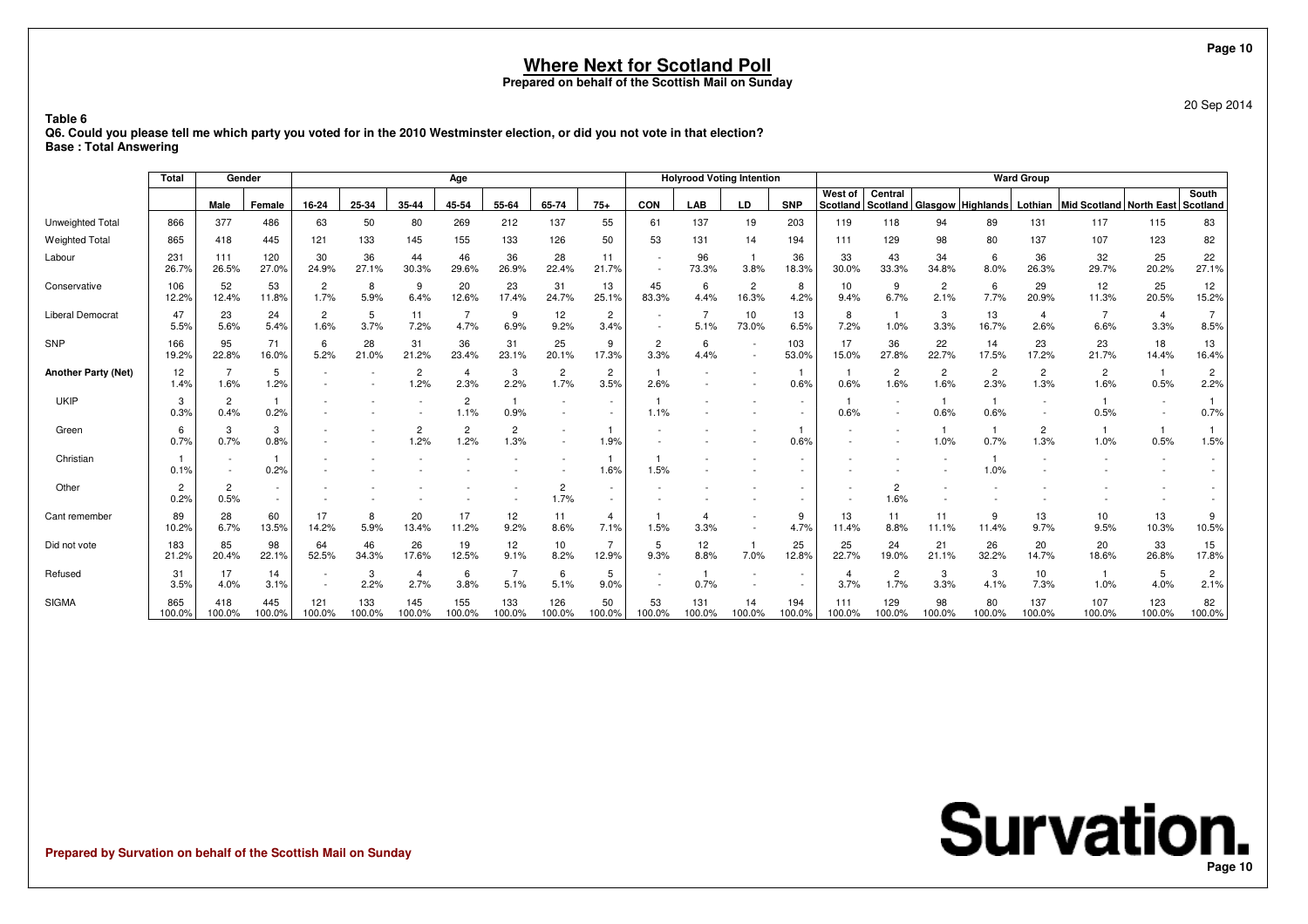#### **Prepared on behalf of the Scottish Mail on Sunday**

20 Sep 2014

**Table 7**

**Q8. Alex Salmond today announced his intention to resign as First Minister and leader of the SNP.**

**If he is replaced as SNP leader and First Minister by Nicola Sturgeon, would this make you more or less likely to vote SNP in the next Holyrood election,**

**or would it make no difference to your vote?**

**Base : Total Answering**

|                                     | Total         | Gender        |               |              |              |             | Age         |             |             |              |              |             | <b>Holyrood Voting Intention</b> |             |              |             |              |                                                 | <b>Ward Group</b> |                                  |                        |              |
|-------------------------------------|---------------|---------------|---------------|--------------|--------------|-------------|-------------|-------------|-------------|--------------|--------------|-------------|----------------------------------|-------------|--------------|-------------|--------------|-------------------------------------------------|-------------------|----------------------------------|------------------------|--------------|
|                                     |               | Male          | Female        | 16-24        | 25-34        | 35-44       | 45-54       | 55-64       | 65-74       | $75+$        | <b>CON</b>   | LAB         | LD                               | <b>SNP</b>  | West of      | Central     |              | Scotland Scotland Glasgow   Highlands   Lothian |                   | Mid Scotland North East Scotland |                        | South        |
| Unweighted Total                    | 277           | 115           | 162           | 17           | 25           | 26          | 90          |             | 30          | 18           | 15           | 34          |                                  | 61          | 32           | 35          | 25           | 37                                              | 36                | 46                               | 33                     | 33           |
| <b>Weighted Total</b>               | 286           | 136           | 150           | 33           | 66           | 48          | 51          | 44          | 28          | 16           | 13           | 32          |                                  | 62          | 26           | 40          | 31           | 34                                              | 45                | 38                               | 37                     | 35           |
| Much more likely to<br>vote SNP     | 14<br>4.8%    | 2.5%          | 10<br>6.9%    | 5.5%         | 11.7%        | 3.9%        | 2.2%        | 2.8%        |             |              |              |             |                                  | 5.9%        |              |             | 2.0%         | 7.0%                                            | 11.1%             | 1.3%                             | 5.1%                   | 9.7%         |
| Somewhat more likely<br>to vote SNP | 13<br>4.5%    | 2.3%          | 10<br>6.4%    | 5.0%         |              | 3.9%        | 9.7%        | 5.6%        | 6.5%        |              |              |             |                                  | 6.9%        | 16.3%        | 7.6%        | 2.2%         | 3.0%                                            |                   | 5.0%                             | 3.4%                   | 1.7%         |
| No difference to my<br>vote         | 221<br>77.1%  | 111<br>81.3%  | 110<br>73.3%  | 23<br>70.2%  | 56<br>84.4%  | 42<br>88.3% | 35<br>69.5% | 32<br>73.6% | 20<br>71.0% | 12<br>71.3%  | 10<br>73.3%  | 28<br>88.3% | 100.0%                           | 51<br>81.3% | 17<br>67.0%  | 31<br>76.7% | 28<br>90.5%  | 25<br>74.6%                                     | 33<br>72.8%       | 31<br>80.8%                      | 29<br>78.2%            | 27<br>75.6%  |
| Somewhat less likely<br>to vote SNP | 18<br>6.4%    | 8.4%          | 4.5%          | 19.3%        | 3.9%         |             | 3.4%        | 7.1%        | 13.1%       | 5.0%         | 4.4%         |             |                                  | 3.5%        | 2.3%         | 8.0%        |              | 10.9%                                           | 12.2%             | 2.9%                             | 7.8%                   | 3.8%         |
| Much less likely to<br>vote SNP     | 21<br>7.3%    | 5.5%          | 13<br>8.8%    |              |              | 3.9%        | 15.2%       | 11.0%       | 9.4%        | 23.7%        | 22.3%        | 11.7%       |                                  | 2.4%        | 14.5%        | 7.7%        | 5.3%         | 4.5%                                            | 3.9%              | 10.0%                            | $\overline{c}$<br>5.5% | 9.1%         |
| <b>SIGMA</b>                        | 286<br>100.0% | 136<br>100.0% | 150<br>100.0% | 33<br>100.0% | 66<br>100.0% | 48<br>00.0% | 51<br>00.0% | 44<br>00.0% | 28<br>00.0% | 16<br>100.0% | 13<br>100.0% | 32<br>00.0% | 00.0%                            | 62<br>00.0% | 26<br>100.0% | 100.0%      | 31<br>100.0% | 34<br>100.0%                                    | 45<br>100.0%      | 38<br>100.0%                     | 37<br>100.0%           | 35<br>100.0% |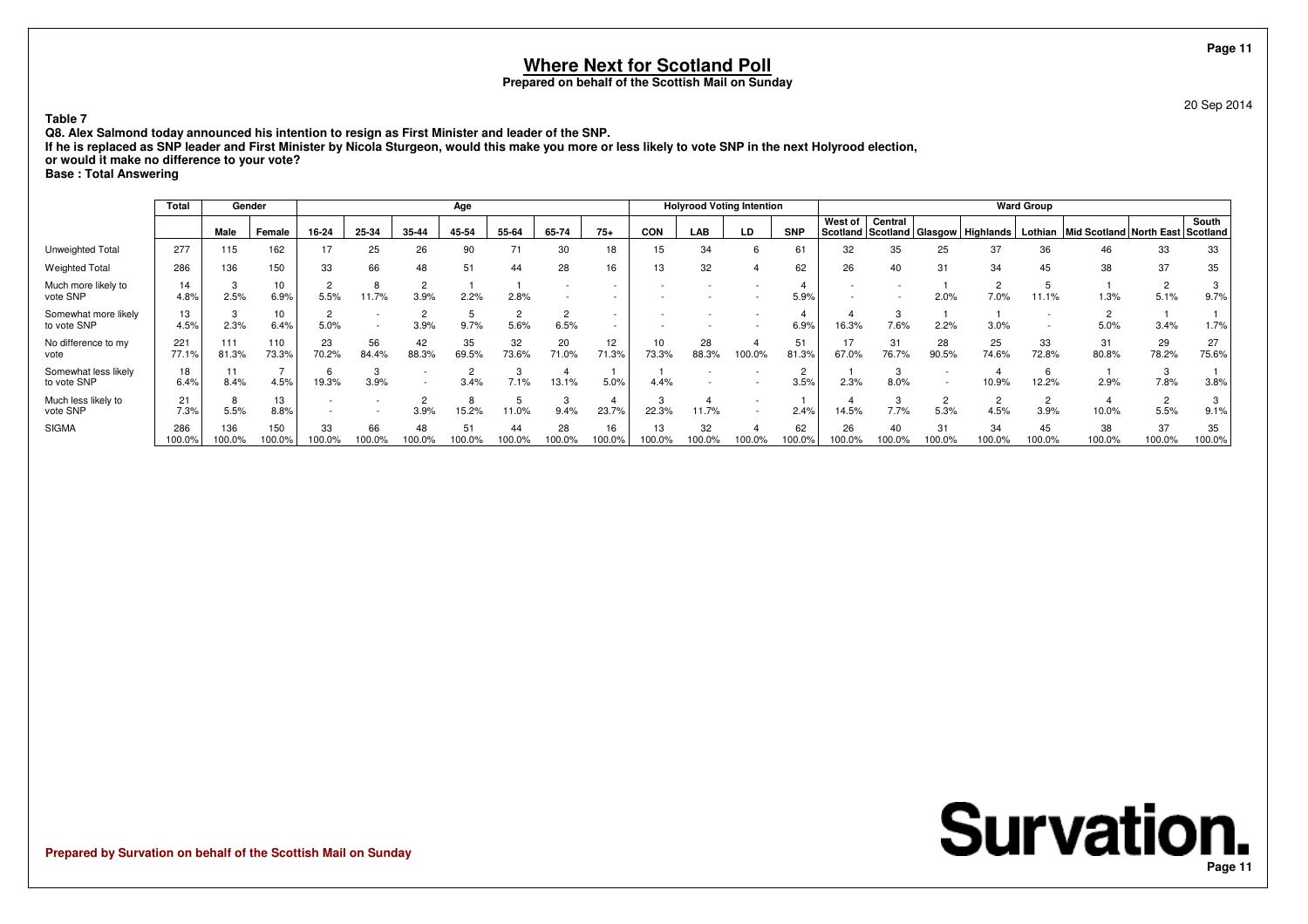20 Sep 2014

**Table 8 Q9. Some senior nationalists have said they will immediately start campaigning for another referendum on Scottish independence to be held as soon as possible.What statement is closest to your opinion?Base : Total Answering**

|                                                                                                | <b>Total</b>  | Gender        |               |               |                  |               | Age           |               |               |              |              | <b>Holyrood Voting Intention</b> |                 |               |               |               |              |              | <b>Ward Group</b> |                                                                                            |               |              |
|------------------------------------------------------------------------------------------------|---------------|---------------|---------------|---------------|------------------|---------------|---------------|---------------|---------------|--------------|--------------|----------------------------------|-----------------|---------------|---------------|---------------|--------------|--------------|-------------------|--------------------------------------------------------------------------------------------|---------------|--------------|
|                                                                                                |               | Male          | Female        | 16-24         | 25-34            | 35-44         | 45-54         | 55-64         | 65-74         | $75+$        | <b>CON</b>   | LAB                              | LD              | <b>SNP</b>    | West of       | Central       |              |              |                   | Scotland   Scotland   Glasgow   Highlands   Lothian   Mid Scotland   North East   Scotland |               | South        |
| Unweighted Total                                                                               | 869           | 379           | 487           | 65            | 50               | 80            | 272           | 210           | 137           | 55           | 61           | 136                              | 19              | 204           | 119           | 119           | 95           | 90           | 133               | 116                                                                                        | 115           | 82           |
| <b>Weighted Total</b>                                                                          | 870           | 420           | 446           | 125           | 133              | 145           | 157           | 132           | 126           | 50           | 53           | 130                              | 14              | 196           | 111           | 131           | 98           | 80           | 139               | 107                                                                                        | 123           | 81           |
| There should be<br>another referendum<br>on independence<br>within the next 15<br>years        | 341<br>39.2%  | 159<br>37.9%  | 181<br>40.6%  | 65<br>51.9%   | 66<br>49.2%      | 67<br>46.0%   | 72<br>45.7%   | 42<br>31.8%   | 19<br>15.4%   | 11<br>21.3%  | 4.5%         | 18<br>14.0%                      | 8.4%            | 145<br>74.2%  | 49<br>44.6%   | 57<br>43.5%   | 44<br>44.9%  | 39<br>48.1%  | 44<br>31.5%       | 40<br>37.7%                                                                                | 39<br>32.0%   | 29<br>35.6%  |
| There should be no<br>more referendums on<br>Scottish<br>independence for at<br>least 15 years | 451<br>51.9%  | 220<br>52.2%  | 229<br>51.4%  | 46<br>36.9%   | 54<br>40.3%      | 71<br>48.8%   | 77<br>48.8%   | 77<br>58.0%   | 93<br>73.5%   | 34<br>67.8%  | 51<br>95.5%  | 106<br>81.5%                     | 12<br>91.6%     | 30<br>15.1%   | 55<br>49.9%   | 58<br>44.2%   | 44<br>44.5%  | 36<br>45.3%  | 82<br>58.6%       | 58<br>54.4%                                                                                | 71<br>57.6%   | 48<br>58.8%  |
| Don't know                                                                                     | 77<br>8.9%    | 41<br>9.9%    | 36<br>8.0%    | 14<br>11.2%   | 14<br>10.5%      | 8<br>5.2%     | 5.5%          | 13<br>10.2%   | 14<br>11.1%   | 6<br>10.9%   |              | 4.4%                             |                 | 21<br>10.7%   | b<br>5.5%     | 16<br>12.3%   | 10<br>10.6%  | 5<br>6.5%    | 14<br>9.8%        | 8<br>7.9%                                                                                  | 13<br>10.4%   | 5.6%         |
| <b>SIGMA</b>                                                                                   | 870<br>100.0% | 420<br>100.0% | 446<br>100.0% | 125<br>100.0% | 133<br>$100.0\%$ | 145<br>100.0% | 157<br>100.0% | 132<br>100.0% | 126<br>100.0% | 50<br>100.0% | 53<br>100.0% | 130<br>00.0%                     | 14<br>$100.0\%$ | 196<br>100.0% | 111<br>100.0% | 131<br>100.0% | 98<br>100.0% | 80<br>100.0% | 139<br>100.0%     | 107<br>100.0%                                                                              | 123<br>100.0% | 81<br>100.0% |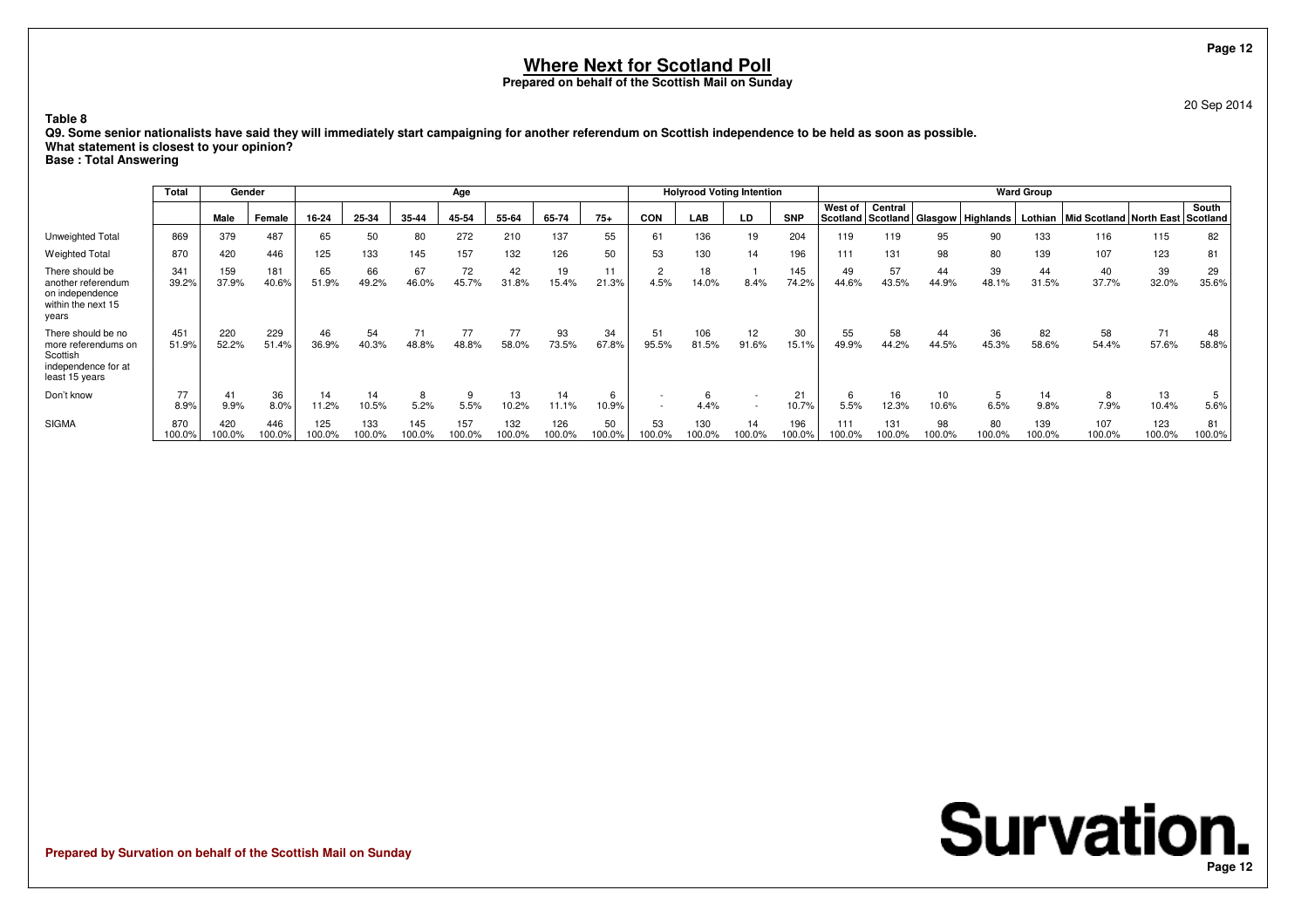20 Sep 2014

**Table 9 Q10A. All three pro-Union parties at Westminster have proposed the transfer of new powers to Holyrood following Thursday's No vote.Which of the following areas do you think the Scottish Parliament should or should not be given control over?**

#### **Income tax**

#### **Base : All Respondents**

|                       | Total         |               | Gender        |                  |               |               | Age           |               |               |              |             |             | <b>Holyrood Voting Intention</b> |              |               |              |                 |             | <b>Ward Group</b> |                                                                                    |               |              |
|-----------------------|---------------|---------------|---------------|------------------|---------------|---------------|---------------|---------------|---------------|--------------|-------------|-------------|----------------------------------|--------------|---------------|--------------|-----------------|-------------|-------------------|------------------------------------------------------------------------------------|---------------|--------------|
|                       |               | Male          | Female        | 16-24            | 25-34         | 35-44         | 45-54         | 55-64         | 65-74         | $75+$        | <b>CON</b>  | LAB         | LD                               | <b>SNP</b>   | West of       | Central      |                 |             |                   | Scotland Scotland Glasgow Highlands Lothian   Mid Scotland   North East   Scotland |               | South        |
| Unweighted Total      | 870           | 380           | 487           | 65               | 50            | 80            | 272           | 212           | 136           | 55           | 61          | 137         | 19                               | 205          | 119           | 119          | 94              | 90          | 133               | 117                                                                                | 115           | 83           |
| <b>Weighted Total</b> | 870           | 421           | 446           | 125              | 133           | 145           | 157           | 133           | 125           | 50           | 53          | 131         | 14                               | 197          | 111           | 131          | 98              | 80          | 139               | 107                                                                                | 123           | 82           |
| Should                | 617<br>70.9%  | 324<br>77.0%  | 290<br>65.1%  | 89<br>71.1%      | 115<br>86.5%  | 106<br>72.6%  | 107<br>68.5%  | 67.4%         | 80<br>63.5%   | 30<br>59.3%  | 22<br>42.0% | 83<br>63.7% | 69.3%                            | 187<br>95.4% | 85<br>77.3%   | 96<br>73.6%  | 70<br>72.1%     | 56<br>69.6% | 83<br>59.2%       | 72.0%                                                                              | 93<br>75.6%   | 57<br>69.2%  |
| Should not            | 150<br>17.3%  | 65<br>15.5%   | 85<br>19.1%   | 21<br>17.1%      | 7.7%          | 20<br>13.6%   | 34<br>21.5%   | 20.0%         | 24<br>19.2%   | 28.6%        | 26<br>48.2% | 36<br>27.4% | 25.9%                            | 2.3%         | 15<br>13.7%   | 20<br>15.0%  | 15<br>15.2%     | 16<br>20.1% | 36<br>25.6%       | 18<br>16.5%                                                                        | 15<br>12.3%   | 19.9%        |
| Don't Know            | 103<br>11.8%  | 31<br>7.5%    | 15.8%         | 11.8%            | 5.7%          | 20<br>13.9%   | 16<br>10.0%   | 12.6%         | 22<br>17.4%   | 12.1%        | 9.9%        | 12<br>8.8%  | 4.7%                             | 2.3%         | 10<br>9.1%    | 15<br>11.5%  | 12<br>12.7%     | 10.2%       | 21<br>15.2%       | 12<br>11.4%                                                                        | 15<br>12.1%   | 11.0%        |
| <b>SIGMA</b>          | 870<br>100.0% | 421<br>100.0% | 446<br>100.0% | 125<br>$100.0\%$ | 133<br>100.0% | 145<br>'00.0% | 157<br>100.0% | 133<br>100.0% | 125<br>100.0% | 50<br>100.0% | 53<br>00.0% | 00.0%       | 14<br>00.0%                      | 197<br>00.0% | 111<br>100.0% | 131<br>00.0% | 98<br>$100.0\%$ | 80<br>00.0% | 139<br>100.0%     | 107<br>100.0%                                                                      | 123<br>100.0% | 82<br>100.0% |



**Page 13**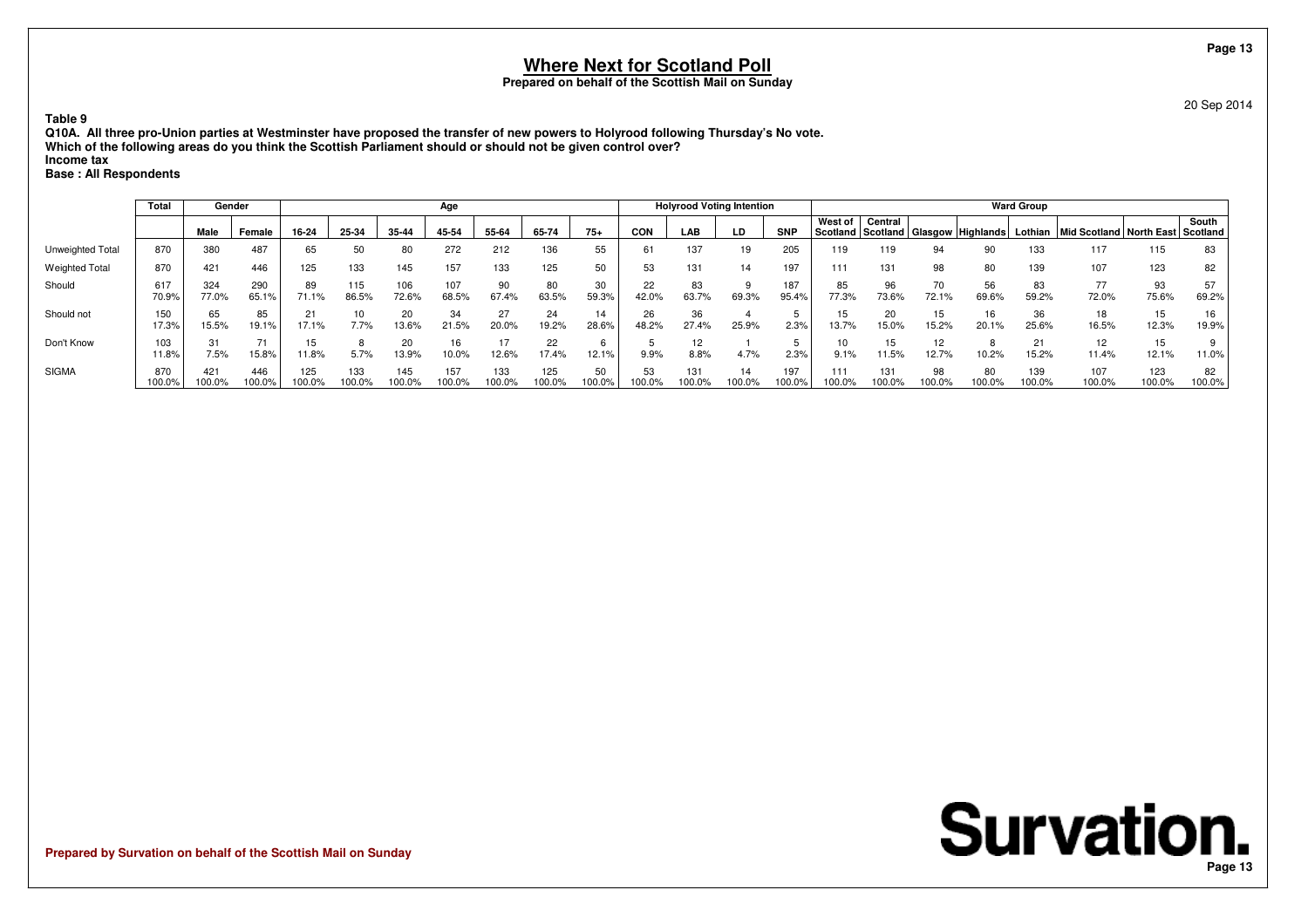#### **Prepared on behalf of the Scottish Mail on Sunday**

20 Sep 2014

**Page 14**

**Table 10 Q10B. All three pro-Union parties at Westminster have proposed the transfer of new powers to Holyrood following Thursday's No vote.Which of the following areas do you think the Scottish Parliament should or should not be given control over?**

#### **Welfare/benefits**

|                       | <b>Total</b> |               | Gender        |               |               |              | Age           |               |               |              |             | <b>Holyrood Voting Intention</b> |                          |              |               |              |              |              | <b>Ward Group</b> |                                                                                            |               |              |
|-----------------------|--------------|---------------|---------------|---------------|---------------|--------------|---------------|---------------|---------------|--------------|-------------|----------------------------------|--------------------------|--------------|---------------|--------------|--------------|--------------|-------------------|--------------------------------------------------------------------------------------------|---------------|--------------|
|                       |              | Male          | Female        | 16-24         | 25-34         | 35-44        | 45-54         | 55-64         | 65-74         | $75+$        | <b>CON</b>  | LAB                              | LD                       | <b>SNP</b>   | West of       | Central      |              |              |                   | Scotland   Scotland   Glasgow   Highlands   Lothian   Mid Scotland   North East   Scotland |               | South        |
| Unweighted Total      | 871          | 380           | 488           | 65            | 50            | 80           | 272           | 212           | 137           | 55           |             | 137                              | 19                       | 205          | 119           | 119          | 95           | 90           | 133               | 117                                                                                        | 115           | 83           |
| <b>Weighted Total</b> | 871          | 421           | 447           | 125           | 133           | 145          | 157           | 133           | 126           | 50           | 53          | 131                              | 14                       | 197          | 111           | 131          | 98           | 80           | 139               | 107                                                                                        | 123           | 82           |
| Should                | 699<br>80.2% | 355<br>84.2%  | 342<br>76.5%  | 101<br>80.2%  | 120<br>90.2%  | 120<br>82.8% | 116<br>74.3%  | 109<br>82.2%  | 92<br>72.7%   | 40<br>78.9%  | 35<br>65.9% | 103<br>79.2%                     | 14<br>100.0%             | 189<br>96.3% | 93<br>83.8%   | 109<br>83.5% | 79<br>80.6%  | 64<br>79.5%  | 103<br>73.6%      | 89<br>82.7%                                                                                | 101<br>82.2%  | 62<br>75.7%  |
| Should not            | 99<br>11.3%  | 41<br>9.8%    | 57<br>12.8%   | 13.9%         | 6.0%          | 8.6%         | 25<br>16.2%   | 15<br>11.2%   | 12.0%         | 10.4%        | 14<br>26.4% | 19<br>14.3%                      | $\overline{\phantom{a}}$ | 0%، ۱        | 12<br>11.1%   | 10<br>7.5%   | 12<br>12.0%  | 12.6%        | 28<br>19.8%       | 6.8%                                                                                       | 10<br>8.5%    | 11.4%        |
| Don't Know            | 73<br>8.4%   | 25<br>6.0%    | 47<br>10.6%   | 5.9%          | 3.8%          | 8.6%         | 15<br>9.5%    | 6.6%          | 15.3%         | 10.7%        | 7.7%        | 6.5%                             | $\overline{\phantom{a}}$ | 2.7%         | 5.1%          | 9.0%         | 7.4%         | 7.9%         | 6.6%              | 10.5%                                                                                      | 11<br>9.3%    | 12.8%        |
| <b>SIGMA</b>          | 871<br>00.0% | 421<br>100.0% | 447<br>100.0% | 125<br>100.0% | 133<br>100.0% | 145<br>00.0% | 157<br>100.0% | 133<br>100.0% | 126<br>100.0% | 50<br>100.0% | 53<br>00.0% | 131<br>100.0%                    | 14<br>100.0%             | 197<br>00.0% | 111<br>100.0% | 131<br>00.0% | 98<br>100.0% | 80<br>100.0% | 139<br>100.0%     | 107<br>100.0%                                                                              | 123<br>100.0% | 82<br>100.0% |

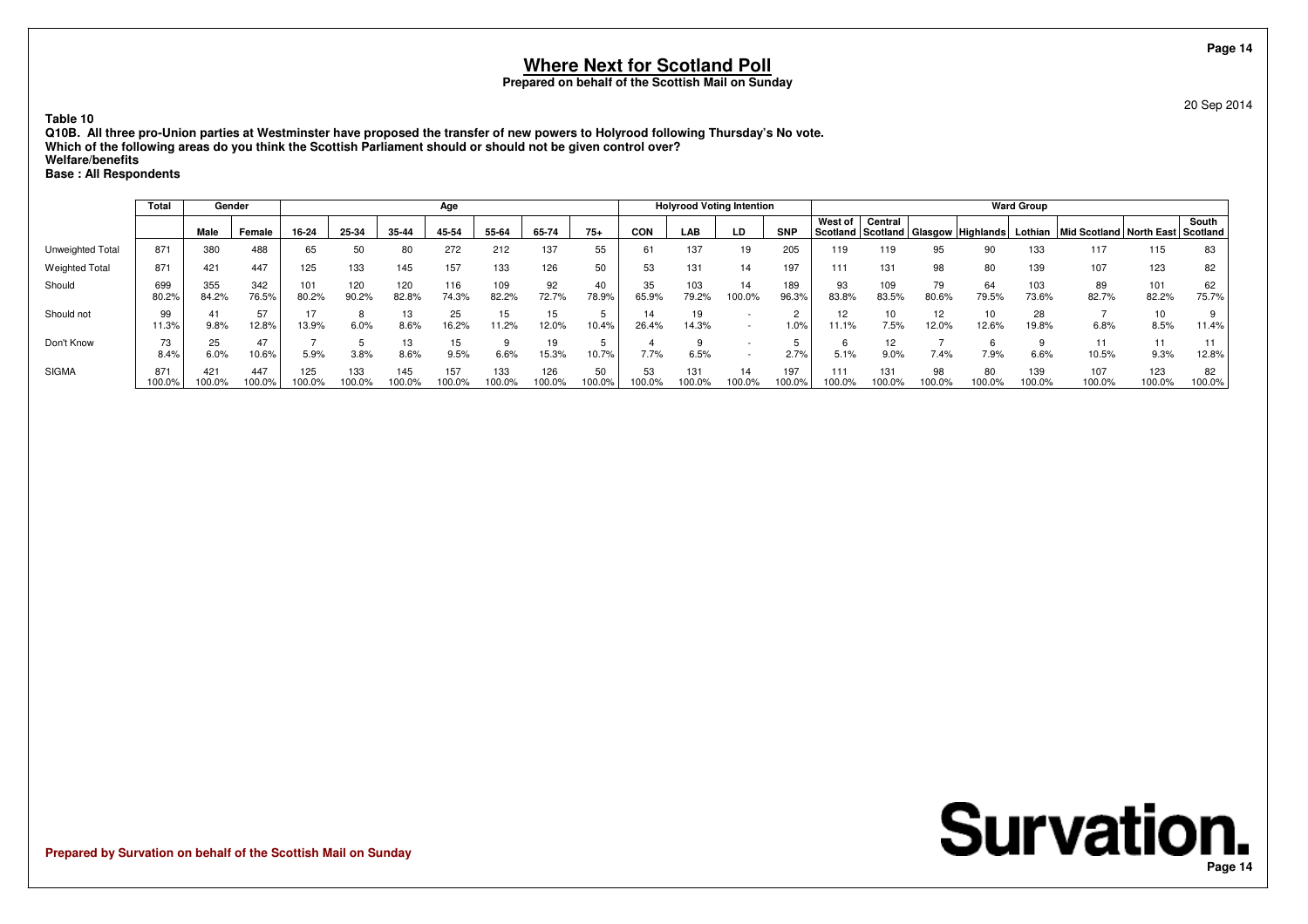#### **Prepared on behalf of the Scottish Mail on Sunday**

20 Sep 2014

**Table 11 Q10C. All three pro-Union parties at Westminster have proposed the transfer of new powers to Holyrood following Thursday's No vote.Which of the following areas do you think the Scottish Parliament should or should not be given control over?**

#### **Defence**

|                         | Total         |               | Gender       |               |               |               | Age           |               |               |             |              |              | <b>Holyrood Voting Intention</b> |               |               |                  |             |             | <b>Ward Group</b> |                                                                                    |               |              |
|-------------------------|---------------|---------------|--------------|---------------|---------------|---------------|---------------|---------------|---------------|-------------|--------------|--------------|----------------------------------|---------------|---------------|------------------|-------------|-------------|-------------------|------------------------------------------------------------------------------------|---------------|--------------|
|                         |               | Male          | Female       | 16-24         | 25-34         | 35-44         | 45-54         | 55-64         | 65-74         | $75+$       | <b>CON</b>   | <b>LAB</b>   | LD.                              | <b>SNP</b>    | West of       | Central          |             |             |                   | Scotland Scotland Glasgow Highlands Lothian   Mid Scotland   North East   Scotland |               | South        |
| <b>Unweighted Total</b> | 871           | 380           | 488          | 65            | 50            | 80            | 272           | 212           | 137           | 55          | 61           | 137          | 19                               | 205           | 119           | 119              | 95          | 90          | 133               | 117                                                                                | 115           | 83           |
| <b>Weighted Total</b>   | 871           | 421           | 447          | 125           | 133           | 145           | 157           | 133           | 126           | 50          | 53           | 131          | 14                               | 197           | 111           | 131              | 98          | 80          | 139               | 107                                                                                | 123           | 82           |
| Should                  | 382<br>43.9%  | 160<br>38.0%  | 221<br>49.5% | 61<br>48.5%   | 80<br>60.1%   | 75<br>51.6%   | 65<br>41.8%   | 52<br>38.8%   | 38<br>30.2%   | 21.9%       | 10.4%        | 30.8%        | 16.3%                            | 138<br>70.1%  | 38<br>34.7%   | 70<br>53.6%      | 51<br>52.1% | 31<br>38.7% | 57<br>40.6%       | 44<br>40.8%                                                                        | 58<br>47.0%   | 34<br>41.1%  |
| Should not              | 388<br>44.5%  | 227<br>53.8%  | 160<br>35.8% | 50<br>39.5%   | 41<br>30.4%   | 51<br>35.0%   | 47.0%         | 69<br>51.8%   | 73<br>57.6%   | 31<br>62.3% | 44<br>83.2%  | 62.8%        | 11<br>79.5%                      | 45<br>22.7%   | 61<br>55.5%   | 43<br>33.0%      | 35<br>35.8% | 33<br>40.6% | 67<br>48.0%       | 52<br>48.2%                                                                        | 58<br>47.5%   | 39<br>47.5%  |
| Don't Know              | 101<br>11.6%  | 34<br>8.1%    | 66<br>14.7%  | 15<br>12.0%   | 9.5%          | 13.4%         | 18<br>11.2%   | 12<br>9.3%    | 15<br>12.3%   | 15.8%       | 6.4%         | 6.4%         | 4.1%                             | 14<br>7.2%    | 9.8%          | 18<br>13.5%      | 12<br>12.1% | 20.7%       | 11.4%             | 12<br>11.0%                                                                        | 5.5%          | 11.5%        |
| <b>SIGMA</b>            | 871<br>100.0% | 421<br>100.0% | 447<br>00.0% | 125<br>100.0% | 133<br>100.0% | 145<br>100.0% | 157<br>100.0% | 133<br>100.0% | 126<br>100.0% | 50<br>00.0% | 53<br>100.0% | 131<br>00.0% | 14<br>100.0%                     | 197<br>100.0% | 111<br>100.0% | 131<br>$'00.0\%$ | 98<br>00.0% | 80<br>00.0% | 139<br>100.0%     | 107<br>100.0%                                                                      | 123<br>100.0% | 82<br>100.0% |

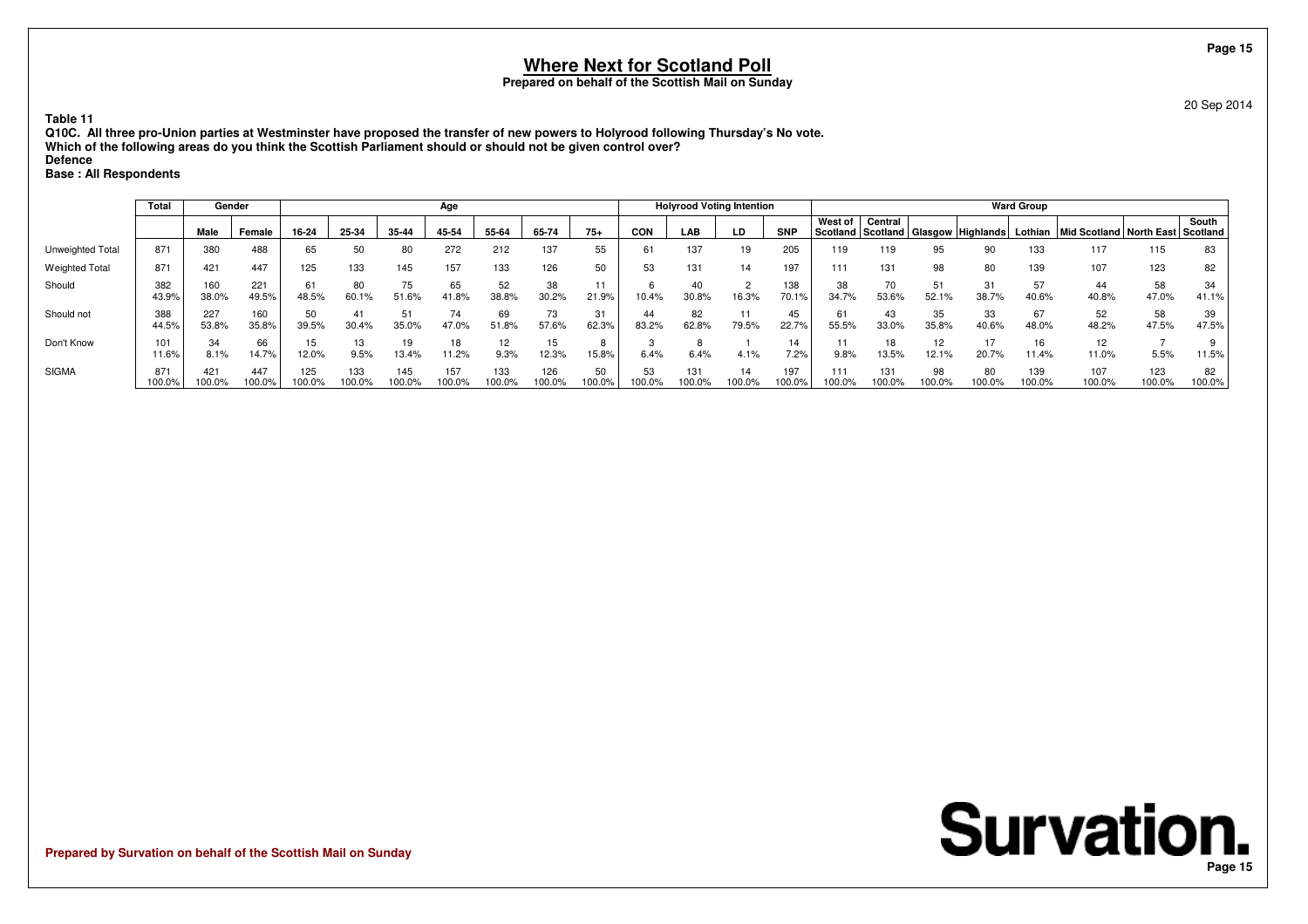#### **Prepared on behalf of the Scottish Mail on Sunday**

20 Sep 2014

**Table 12 Q10D. All three pro-Union parties at Westminster have proposed the transfer of new powers to Holyrood following Thursday's No vote.Which of the following areas do you think the Scottish Parliament should or should not be given control over?**

#### **Pensions**

|                       | Total         |               | Gender        |                  |               |               | Age           |               |               |              |             | <b>Holyrood Voting Intention</b> |             |              |               |              |                 |             | <b>Ward Group</b> |                                                                                    |               |              |
|-----------------------|---------------|---------------|---------------|------------------|---------------|---------------|---------------|---------------|---------------|--------------|-------------|----------------------------------|-------------|--------------|---------------|--------------|-----------------|-------------|-------------------|------------------------------------------------------------------------------------|---------------|--------------|
|                       |               | Male          | Female        | 16-24            | 25-34         | 35-44         | 45-54         | 55-64         | 65-74         | $75+$        | <b>CON</b>  | LAB                              | LD          | <b>SNP</b>   | West of       | Central      |                 |             |                   | Scotland Scotland Glasgow Highlands Lothian   Mid Scotland   North East   Scotland |               | South        |
| Unweighted Total      | 870           | 380           | 487           | 64               | 50            | 80            | 272           | 212           | 137           | 55           | 61          | 137                              | 19          | 205          | 119           | 118          | 95              | 90          | 133               | 117                                                                                | 115           | 83           |
| <b>Weighted Total</b> | 869           | 421           | 445           | 123              | 133           | 145           | 157           | 133           | 126           | 50           | 53          | 131                              | 14          | 197          | 111           | 129          | 98              | 80          | 139               | 107                                                                                | 123           | 82           |
| Should                | 540<br>62.1%  | 258<br>61.3%  | 280<br>62.8%  | 89<br>71.8%      | 107<br>80.2%  | 99<br>67.7%   | 92<br>58.9%   | 57.6%         | 52<br>41.2%   | 24<br>48.0%  | 32.7%       | 50.1%                            | 28.3%       | 178<br>90.4% | 66<br>59.3%   | 94<br>73.3%  | 63<br>64.0%     | 51<br>63.8% | 72<br>52.0%       | 64<br>59.9%                                                                        | 79<br>64.1%   | 50<br>61.4%  |
| Should not            | 244<br>28.1%  | 127<br>30.2%  | 117<br>26.2%  | 23<br>18.9%      | 11.9%         | 31<br>21.5%   | 45<br>28.9%   | 35.6%         | 60<br>47.3%   | 21<br>41.4%  | 31<br>57.8% | 42.4%                            | 67.5%       | 7.5%         | 33<br>29.6%   | 22<br>17.0%  | 26<br>26.1%     | 16<br>19.5% | 55<br>39.3%       | 31<br>29.1%                                                                        | 38<br>31.0%   | 24<br>29.2%  |
| Don't Know            | 86<br>9.9%    | 36<br>8.6%    | 49<br>11.0%   | 9.3%             | 7.9%          | 16<br>10.8%   | 19<br>12.2%   | 6.8%          | 11.5%         | 10.6%        | 9.5%        | 7.5%                             | 4.1%        | 2.1%         | 12<br>11.1%   | 13<br>9.7%   | 10<br>9.9%      | 13<br>16.7% | 8.7%              | 12<br>11.1%                                                                        | b<br>4.9%     | 9.4%         |
| <b>SIGMA</b>          | 869<br>100.0% | 421<br>100.0% | 445<br>100.0% | 123<br>$100.0\%$ | 133<br>100.0% | 145<br>'00.0% | 157<br>100.0% | 133<br>100.0% | 126<br>100.0% | 50<br>100.0% | 53<br>00.0% | 00.0%                            | 14<br>00.0% | 197<br>00.0% | 111<br>100.0% | 129<br>00.0% | 98<br>$100.0\%$ | 80<br>00.0% | 139<br>100.0%     | 107<br>100.0%                                                                      | 123<br>100.0% | 82<br>100.0% |

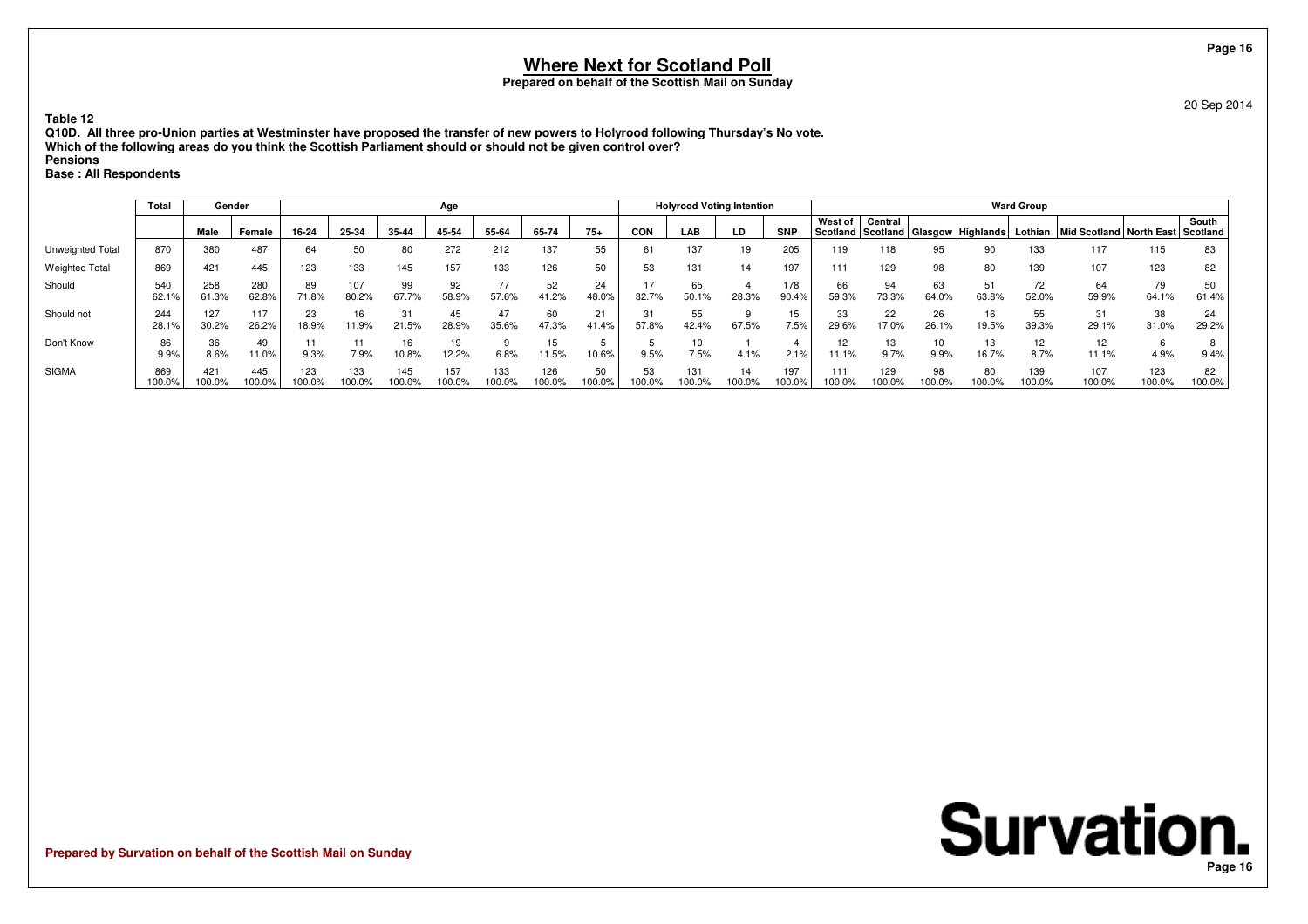#### **Prepared on behalf of the Scottish Mail on Sunday**

20 Sep 2014

**Table 13 Q10E. All three pro-Union parties at Westminster have proposed the transfer of new powers to Holyrood following Thursday's No vote.Which of the following areas do you think the Scottish Parliament should or should not be given control over?**

**Corporation tax**

|                       | Total        | Gender        |              |               |               |               | Age           |               |               |              |              | <b>Holyrood Voting Intention</b> |             |                  |               |              |              |              | <b>Ward Group</b> |                                                                                            |               |              |
|-----------------------|--------------|---------------|--------------|---------------|---------------|---------------|---------------|---------------|---------------|--------------|--------------|----------------------------------|-------------|------------------|---------------|--------------|--------------|--------------|-------------------|--------------------------------------------------------------------------------------------|---------------|--------------|
|                       |              | Male          | Female       | 16-24         | 25-34         | 35-44         | 45-54         | 55-64         | 65-74         | $75+$        | <b>CON</b>   | LAB                              | LD          | <b>SNP</b>       | West of       | Central      |              |              |                   | Scotland   Scotland   Glasgow   Highlands   Lothian   Mid Scotland   North East   Scotland |               | South        |
| Unweighted Total      | 871          | 380           | 488          | 65            | 50            | 80            | 272           | 212           | 137           | 55           | 61           | 137                              | 19          | 205              | 119           | 119          | 95           | 90           | 133               | 117                                                                                        | 115           | 83           |
| <b>Weighted Total</b> | 871          | 421           | 447          | 125           | 133           | 145           | 157           | 133           | 126           | 50           | 53           | 131                              | 14          | 197              | 111           | 131          | 98           | 80           | 139               | 107                                                                                        | 123           | 82           |
| Should                | 537<br>61.7% | 285<br>67.6%  | 250<br>56.0% | 80<br>63.6%   | 102<br>76.6%  | 92<br>63.3%   | 95<br>60.5%   | 80<br>59.9%   | 60<br>47.4%   | 29<br>56.9%  | 26<br>48.0%  | 46.3%                            | 47.4%       | 177<br>90.1%     | 75<br>68.1%   | 95<br>72.5%  | 56<br>57.0%  | 49<br>61.1%  | 55.4%             | 63<br>58.9%                                                                                | 77<br>62.6%   | 45<br>55.1%  |
| Should not            | 181<br>20.8% | 87<br>20.6%   | 95<br>21.2%  | 32<br>25.7%   | 16<br>12.3%   | 23<br>16.0%   | 37<br>23.8%   | 31<br>23.0%   | 33<br>26.0%   | 16.8%        | 27.0%        | 45<br>34.4%                      | 37.7%       | 5.8%             | 19<br>17.4%   | 12.6%        | 21<br>21.4%  | 13.4%        | 42<br>30.3%       | 24<br>22.7%                                                                                | 29<br>23.3%   | 22.7%        |
| Don't Know            | 152<br>17.5% | 50<br>11.8%   | 102<br>22.8% | 10.7%         | 15<br>11.1%   | 30<br>20.6%   | 25<br>15.6%   | 23<br>17.1%   | 34<br>26.7%   | 13<br>26.3%  | 13<br>25.0%  | 25<br>19.3%                      | 14.9%       | 4.1%             | 16<br>14.5%   | 19<br>14.9%  | 21<br>21.7%  | 20<br>25.5%  | 20<br>14.3%       | 20<br>18.5%                                                                                | 17<br>14.0%   | 22.3%        |
| <b>SIGMA</b>          | 87<br>100.0% | 421<br>100.0% | 447<br>00.0% | 125<br>100.0% | 133<br>100.0% | 145<br>100.0% | 157<br>100.0% | 133<br>100.0% | 126<br>100.0% | 50<br>100.0% | 53<br>100.0% | 131<br>100.0%                    | 14<br>00.0% | 197<br>$100.0\%$ | 111<br>100.0% | 131<br>00.0% | 98<br>100.0% | 80<br>100.0% | 139<br>100.0%     | 107<br>100.0%                                                                              | 123<br>100.0% | 82<br>100.0% |

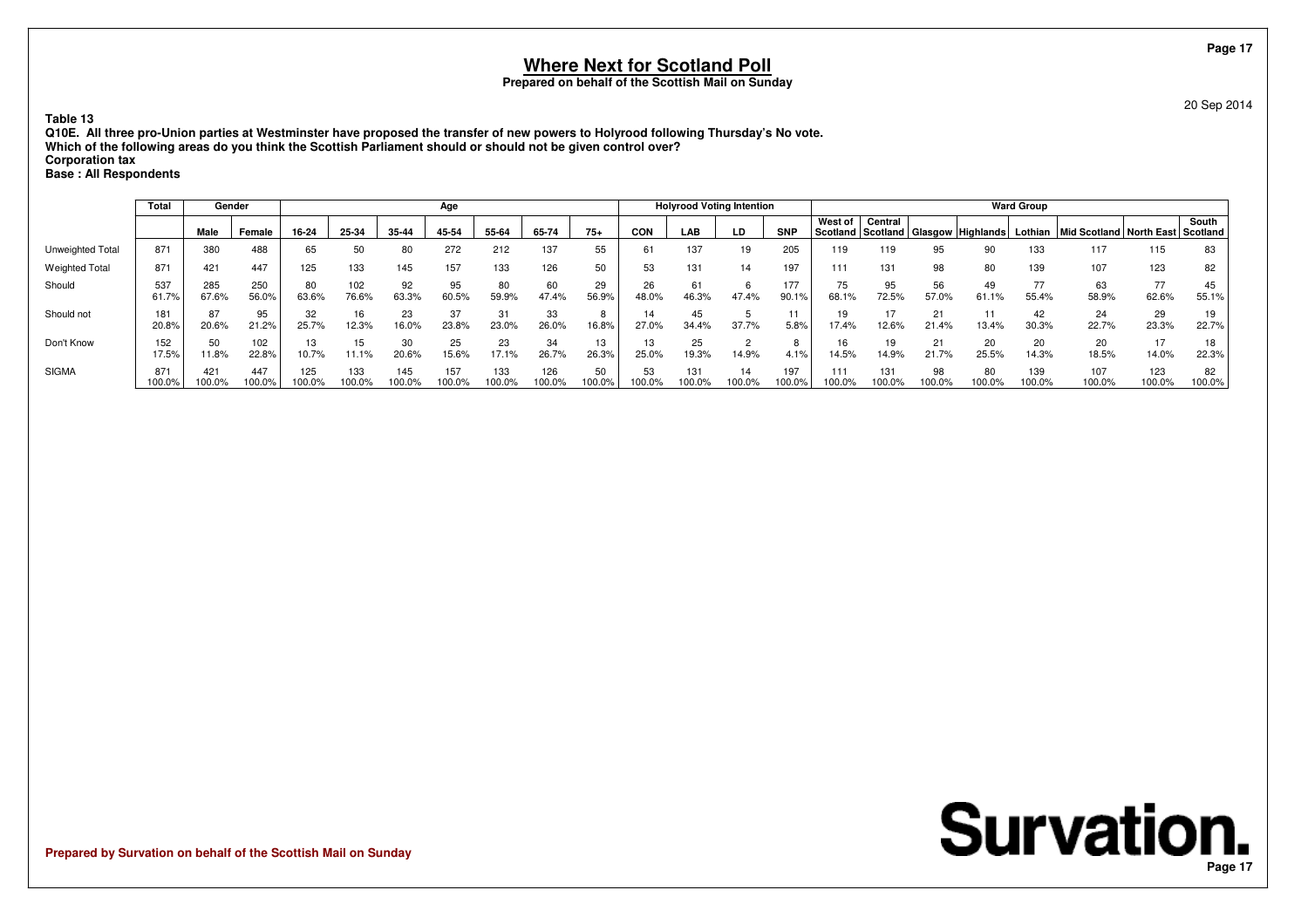20 Sep 2014

**Table 14 Q10F. All three pro-Union parties at Westminster have proposed the transfer of new powers to Holyrood following Thursday's No vote.Which of the following areas do you think the Scottish Parliament should or should not be given control over?**

#### **VAT**

|                         | <b>Total</b>  | Gender        |              | Age           |               |               |               |               |               |              |              | <b>Holyrood Voting Intention</b> |             |              | <b>Ward Group</b> |              |              |                                     |               |                                                |               |              |  |  |
|-------------------------|---------------|---------------|--------------|---------------|---------------|---------------|---------------|---------------|---------------|--------------|--------------|----------------------------------|-------------|--------------|-------------------|--------------|--------------|-------------------------------------|---------------|------------------------------------------------|---------------|--------------|--|--|
|                         |               | Male          | Female       | 16-24         | 25-34         | 35-44         | 45-54         | 55-64         | 65-74         | $75+$        | <b>CON</b>   | LAB                              | LD          | <b>SNP</b>   | West of           | Central      |              | Scotland Scotland Glasgow Highlands |               | Lothian   Mid Scotland   North East   Scotland |               | South        |  |  |
| <b>Unweighted Total</b> | 869           | 379           | 487          | 65            | 50            | 80            | 271           | 212           | 136           | 55           |              | 137                              | 19          | 204          | 118               | 119          | 95           | 90                                  | 133           | 116                                            | 115           | 83           |  |  |
| <b>Weighted Total</b>   | 870           | 420           | 446          | 125           | 133           | 145           | 156           | 133           | 125           | 50           | 53           | 131                              | 14          | 196          | 110               | 131          | 98           | 80                                  | 139           | 106                                            | 123           | 82           |  |  |
| Should                  | 527<br>60.6%  | 260<br>61.8%  | 265<br>59.4% | 85<br>67.6%   | 107<br>80.6%  | 86<br>58.9%   | 97<br>62.0%   | 72<br>53.8%   | 53<br>42.1%   | 28<br>54.8%  | 22<br>40.6%  | 43.4%                            | 43.0%       | 168<br>85.8% | 67<br>61.3%       | 83<br>63.7%  | 59<br>59.7%  | 48<br>59.8%                         | 88<br>63.0%   | 62<br>57.9%                                    | 73<br>59.8%   | 47<br>57.0%  |  |  |
| Should not              | 248<br>28.5%  | 127<br>30.1%  | 122<br>27.2% | 31<br>25.0%   | 18<br>13.7%   | 42<br>29.0%   | 45<br>28.7%   | 36.0%         | 47<br>37.4%   | 33.2%        | 26<br>49.1%  | 63<br>48.5%                      | 50.4%       | 20<br>10.3%  | 31<br>27.9%       | 33<br>25.1%  | 28<br>28.9%  | 21<br>26.4%                         | 36<br>26.0%   | 32<br>30.6%                                    | 41<br>33.3%   | 25<br>30.9%  |  |  |
| Don't Know              | 94<br>10.9%   | 34<br>8.0%    | 60<br>13.4%  | 7.5%          | 5.7%          | 18<br>12.2%   | 15<br>9.3%    | 10.2%         | 26<br>20.5%   | 12.0%        | 10.3%        | 8.2%                             | 6.7%        | 3.9%         | 12<br>10.8%       | 15<br>11.1%  | 11<br>11.3%  | 13.8%                               | 11.0%         | 12<br>11.5%                                    | 8<br>6.9%     | 12.1%        |  |  |
| <b>SIGMA</b>            | 870<br>100.0% | 420<br>100.0% | 446<br>00.0% | 125<br>100.0% | 133<br>100.0% | 145<br>100.0% | 156<br>100.0% | 133<br>100.0% | 125<br>100.0% | 50<br>100.0% | 53<br>100.0% | 131<br>100.0%                    | 14<br>00.0% | 196<br>00.0% | 110<br>100.0%     | 131<br>00.0% | 98<br>100.0% | 80<br>100.0%                        | 139<br>100.0% | 106<br>100.0%                                  | 123<br>100.0% | 82<br>100.0% |  |  |

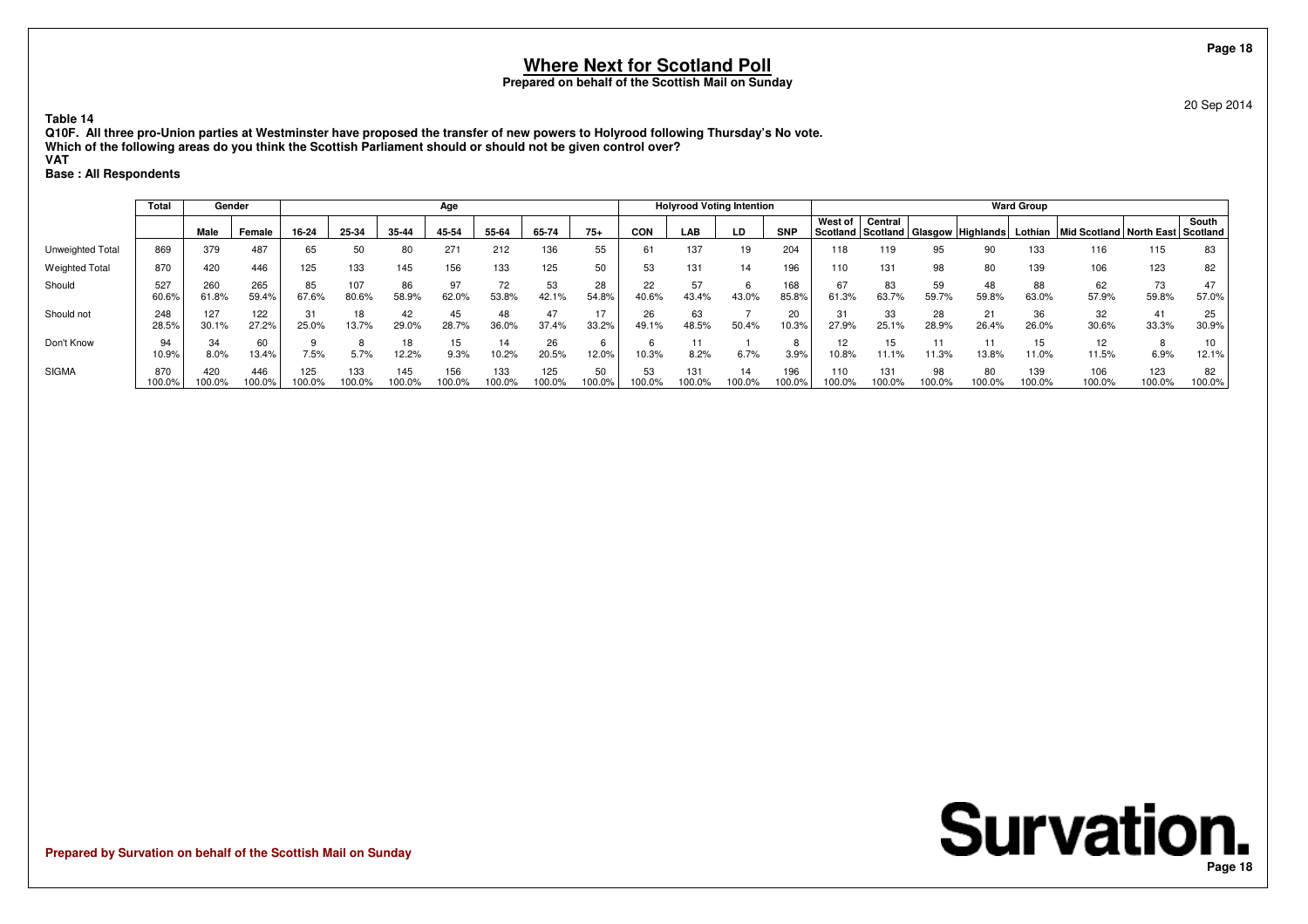20 Sep 2014

 **Q11. To what extent would you agree or disagree that the referendum on Scottish independence has caused harmful and lasting divisions in Scottish society?Base : All Respondents**

|                               | <b>Total</b>  | Gender        |              |              |              |              | Age          |              |              |             |              | <b>Holyrood Voting Intention</b> |                         |              | <b>Ward Group</b>   |                     |              |                   |               |                                                |               |              |  |  |
|-------------------------------|---------------|---------------|--------------|--------------|--------------|--------------|--------------|--------------|--------------|-------------|--------------|----------------------------------|-------------------------|--------------|---------------------|---------------------|--------------|-------------------|---------------|------------------------------------------------|---------------|--------------|--|--|
|                               |               | Male          | Female       | 16-24        | 25-34        | 35-44        | 45-54        | 55-64        | 65-74        | $75+$       | <b>CON</b>   | LAB                              | LD                      | <b>SNP</b>   | West of<br>Scotland | Central<br>Scotland |              | Glasgow Highlands |               | Lothian   Mid Scotland   North East   Scotland |               | South        |  |  |
| Unweighted Total              | 870           | 379           | 488          | 65           | 50           | 80           | 272          | 212          | 137          | 54          | 61           | 137                              | 19                      | 205          | 119                 | 119                 | 95           | 90                | 133           | 117                                            | 114           | 83           |  |  |
| <b>Weighted Total</b>         | 870           | 420           | 447          | 125          | 133          | 145          | 157          | 133          | 126          | 49          | 53           | 131                              | 14                      | 197          | 111                 | 131                 | 98           | 80                | 139           | 107                                            | 122           | 82           |  |  |
| Strongly agree                | 173<br>19.9%  | 86<br>20.5%   | 87<br>19.4%  | 26<br>20.8%  | 28<br>20.7%  | 22<br>15.0%  | 36<br>23.0%  | 23<br>17.1%  | 32<br>25.2%  | 13.6%       | 19<br>36.4%  | 38<br>29.2%                      | $\overline{2}$<br>17.5% | 21<br>10.8%  | 22<br>20.0%         | 28<br>21.5%         | 18<br>18.4%  | 8<br>9.5%         | 32<br>23.0%   | 23<br>21.7%                                    | 20<br>16.5%   | 22<br>26.4%  |  |  |
| Somewhat agree                | 169<br>19.4%  | 83<br>19.8%   | 86<br>19.2%  | 38<br>30.1%  | 21<br>15.4%  | 37<br>25.6%  | 23<br>14.5%  | 24<br>18.3%  | 17<br>13.7%  | 9<br>18.2%  | 13<br>23.6%  | 30<br>22.7%                      | 19.9%                   | 29<br>14.9%  | 24<br>21.8%         | 19<br>14.9%         | 14<br>14.6%  | 18<br>22.4%       | 27<br>19.5%   | 34<br>32.1%                                    | 24<br>19.8%   | 9.2%         |  |  |
| Neither agree nor<br>disagree | 73<br>8.4%    | 36<br>8.7%    | 36<br>8.1%   | 4.8%         | 18<br>13.9%  | 11<br>7.6%   | 10<br>6.6%   | 7.1%         | 12<br>9.6%   | 10.7%       | 12.1%        | 5.8%                             | 11.6%                   | 15<br>7.8%   | 6.5%                | 6.9%                | 6.5%         | 11.6%             | 13<br>9.0%    | 8.2%                                           | 12<br>10.0%   | 8.9%         |  |  |
| Somewhat disagree             | 161<br>18.5%  | 85<br>20.3%   | 74<br>16.5%  | 22<br>17.6%  | 30<br>22.4%  | 22<br>15.2%  | 25<br>16.0%  | 27<br>20.0%  | 22<br>17.6%  | 13<br>26.5% | 9.6%         | 18<br>14.1%                      | 25.9%                   | 28<br>14.3%  | 15<br>13.2%         | 26<br>19.6%         | 20<br>20.2%  | 15<br>19.3%       | 31<br>22.0%   | 18<br>16.7%                                    | 24<br>19.4%   | 13<br>16.1%  |  |  |
| Strongly disagree             | 231<br>26.5%  | 108<br>25.6%  | 122<br>27.4% | 22<br>17.4%  | 29<br>21.4%  | 44<br>30.0%  | 48<br>30.4%  | 45<br>33.8%  | 34<br>26.8%  | 10<br>20.5% | 13.6%        | 32<br>24.8%                      | 20.9%                   | 96<br>48.8%  | 37<br>33.9%         | 36<br>27.4%         | 35<br>35.6%  | 23<br>28.7%       | 32<br>22.8%   | 15<br>13.9%                                    | 25<br>20.3%   | 28<br>34.2%  |  |  |
| Don't know                    | 64<br>7.3%    | 22<br>5.2%    | 42<br>9.4%   | 12<br>9.3%   | 8<br>6.2%    | 10<br>6.6%   | 15<br>9.6%   | 3.8%         | q<br>7.1%    | 10.5%       | 4.7%         | 3.4%                             | 4.1%                    | 3.4%         | 4.6%                | 13<br>9.8%          | 4.7%         | 8.5%              | 3.7%          | 7.4%                                           | 17<br>13.9%   | 5.2%         |  |  |
| <b>SIGMA</b>                  | 870<br>100.0% | 420<br>100.0% | 447<br>00.09 | 125<br>00.0% | 133<br>00.0% | 145<br>00.0% | 157<br>00.0% | 133<br>00.0% | 126<br>00.0% | 49<br>00.0% | 53<br>100.0% | 131<br>00.0%                     | 14<br>00.0%             | 197<br>00.0% | 111<br>100.0%       | 131<br>00.0%        | 98<br>100.0% | 80<br>100.0%      | 139<br>100.0% | 107<br>100.0%                                  | 122<br>100.0% | 82<br>100.0% |  |  |

### **Table 15**

**Prepared by Survation on behalf of the Scottish Mail on Sunday**

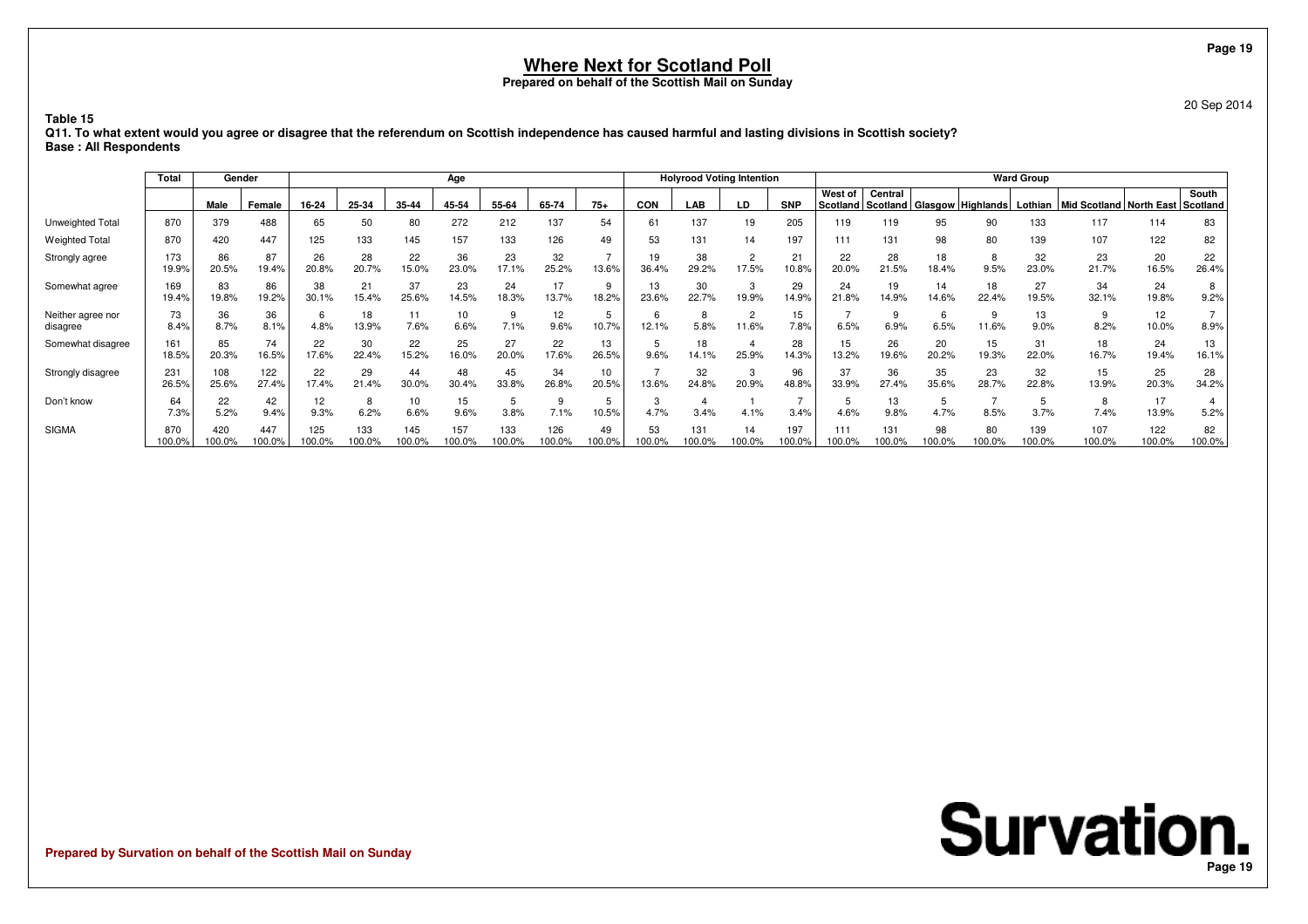**Page 20**

20 Sep 2014

### **Where Next for Scotland Poll Prepared on behalf of the Scottish Mail on Sunday**

#### **Table 16 Q12. What age bracket do you fall into?Base : All Respondents**

|                       | Total         | Gender        |               |               |               |               | Age           |               |               |                                    |                        | <b>Holyrood Voting Intention</b> |                                                      |               |                     |               |              |                                | <b>Ward Group</b> |               |               |                   |
|-----------------------|---------------|---------------|---------------|---------------|---------------|---------------|---------------|---------------|---------------|------------------------------------|------------------------|----------------------------------|------------------------------------------------------|---------------|---------------------|---------------|--------------|--------------------------------|-------------------|---------------|---------------|-------------------|
|                       |               | Male          | Female        | 16-24         | 25-34         | 35-44         | 45-54         | 55-64         | 65-74         | $75+$                              | <b>CON</b>             | LAB                              | LD                                                   | <b>SNP</b>    | West of<br>Scotland | Central       |              | Scotland   Glasgow   Highlands | Lothian           | Mid Scotland  | North East    | South<br>Scotland |
| Unweighted Total      | 871           | 380           | 488           | 65            | 50            | 80            | 272           | 212           | 137           | 55                                 | 61                     | 137                              | 19                                                   | 205           | 119                 | 119           | 95           | 90                             | 133               | 117           | 115           | 83                |
| <b>Weighted Total</b> | 871           | 421           | 447           | 125           | 133           | 145           | 157           | 133           | 126           | 50                                 | 53                     | 131                              | 14                                                   | 197           | 111                 | 131           | 98           | 80                             | 139               | 107           | 123           | 82                |
| 16-24                 | 125<br>14.4%  | 78<br>18.6%   | 47<br>10.5%   | 125<br>100.0% |               |               |               |               |               | $\overline{\phantom{a}}$           | $\overline{2}$<br>3.6% | 15<br>11.7%                      | $\overline{\phantom{a}}$<br>$\overline{\phantom{a}}$ | 24<br>12.1%   | 20<br>18.5%         | 20<br>15.5%   | 13<br>13.6%  | 8.8%                           | 26<br>18.4%       | 14<br>13.2%   | 17<br>13.8%   | 9.2%              |
| 25-34                 | 133<br>15.3%  | 67<br>15.9%   | 66<br>14.8%   |               | 133<br>100.0% |               |               |               |               | $\overline{\phantom{a}}$           | ರಿ<br>9.8%             | 10 <sup>1</sup><br>7.9%          | $\overline{\phantom{a}}$<br>$\overline{\phantom{a}}$ | 26<br>13.4%   | 15<br>14.0%         | 17<br>13.0%   | 16<br>16.0%  | 10<br>12.8%                    | 22<br>15.5%       | 20<br>18.3%   | 17<br>14.1%   | 16<br>19.9%       |
| 35-44                 | 145<br>16.7%  | 60<br>14.4%   | 85<br>19.0%   |               |               | 145<br>100.0% |               |               |               | $\sim$                             | $\overline{2}$<br>3.3% | 26<br>20.1%                      | $\overline{\phantom{a}}$<br>$\overline{\phantom{a}}$ | 33<br>16.9%   | 12<br>11.1%         | 27<br>21.0%   | 20<br>20.1%  | 18<br>23.1%                    | 22<br>15.9%       | 15<br>13.8%   | 20<br>16.0%   | 11<br>13.3%       |
| 45-54                 | 157<br>18.0%  | 65<br>15.3%   | 91<br>20.3%   |               |               |               | 157<br>100.0% |               |               | $\overline{\phantom{a}}$           | 13.5%                  | 23<br>17.4%                      | 26.1%                                                | 38<br>19.3%   | 22<br>20.0%         | 23<br>17.4%   | 16<br>15.8%  | 17<br>21.7%                    | 23<br>16.2%       | 18<br>17.0%   | 26<br>21.2%   | 12<br>14.8%       |
| 55-64                 | 133<br>15.3%  | 57<br>13.5%   | 76<br>17.1%   |               |               |               |               | 133<br>100.0% |               | $\sim$<br>$\overline{\phantom{a}}$ | 10<br>19.6%            | 23<br>17.4%                      | 27.0%                                                | 35<br>17.6%   | 19<br>16.8%         | 17<br>13.4%   | 15<br>15.0%  | 11<br>14.0%                    | 24<br>17.2%       | 19<br>17.8%   | 14<br>11.1%   | 14<br>17.7%       |
| 65-74                 | 126<br>14.5%  | 69<br>16.5%   | 57<br>12.8%   |               |               |               |               |               | 126<br>100.0% | $\overline{\phantom{a}}$<br>$\sim$ | 17<br>32.3%            | 25<br>19.1%                      | 40.2%                                                | 31<br>15.8%   | 15<br>13.8%         | 19<br>14.5%   | 15<br>15.5%  | 9.3%                           | 18<br>12.7%       | 15<br>14.2%   | 20<br>16.5%   | 16<br>19.8%       |
| $75+$                 | 50<br>5.8%    | 24<br>5.8%    | 25<br>5.6%    |               |               |               |               |               |               | 50<br>100.0%                       | 10<br>17.9%            | 6.5%                             | 6.7%                                                 | 10<br>5.0%    | 6<br>5.8%           | 5.2%          | 4<br>3.9%    | 10.4%                          | 4.1%              | 6<br>5.6%     | 9<br>7.3%     | 5.2%              |
| <b>SIGMA</b>          | 871<br>100.0% | 421<br>100.0% | 447<br>100.0% | 125<br>100.0% | 133<br>100.0% | 145<br>100.0% | 157<br>100.0% | 133<br>100.0% | 126<br>100.0% | 50<br>100.0%                       | 53<br>100.0%           | 131<br>100.0%                    | 14<br>100.0%                                         | 197<br>100.0% | 111<br>100.0%       | 131<br>100.0% | 98<br>100.0% | 80<br>100.0%                   | 139<br>100.0%     | 107<br>100.0% | 123<br>100.0% | 82<br>100.0%      |

# **Survation.**

**Prepared by Survation on behalf of the Scottish Mail on Sunday**